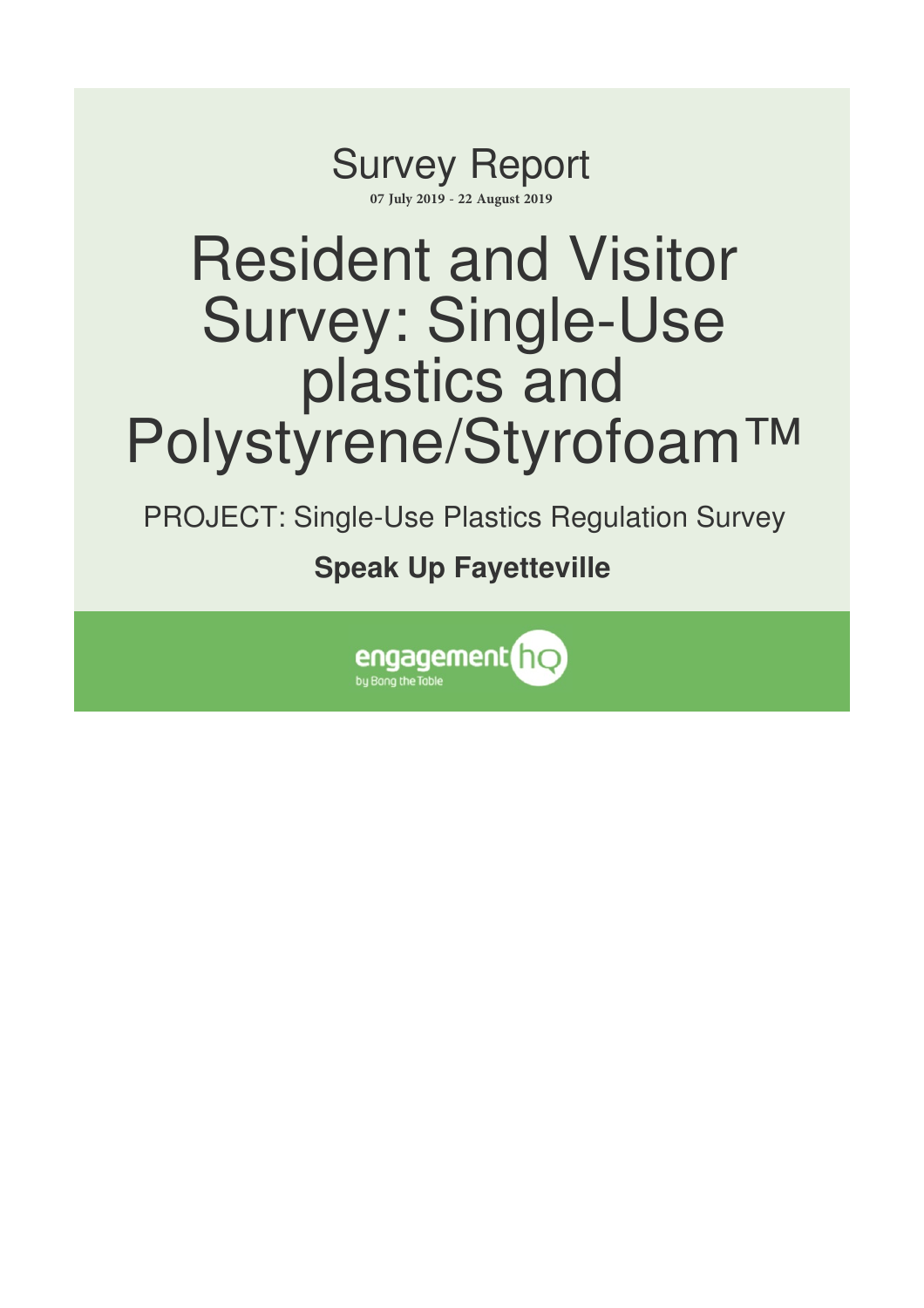**Q1 Do you support reducing litter in Fayetteville's streams and waterways, as well as reducing trash that goes to landfills?**



## **Question options**

● Yes ● No *Optional question (2122 responses, 28 skipped)*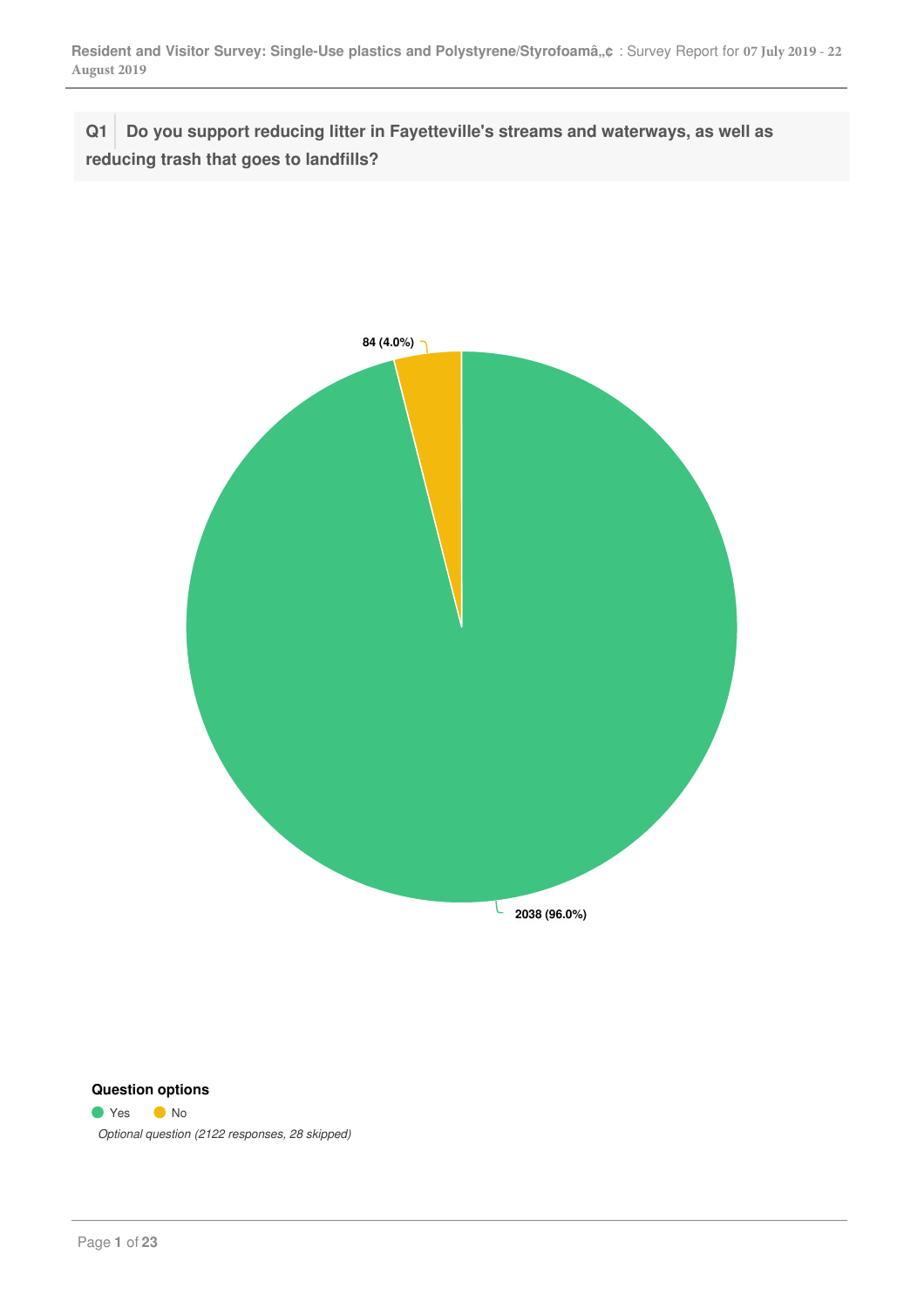**Q2 The City of Fayetteville is interested in reducing litter and waste generated from singleuse disposable bags, plastics and Polystyrene / Styrofoam™. Which of the following programs or policies do you support in furthering this effort? (Check all ...**



## **Question options**

Citywide ban on plastic bags

Check-out fee (5 or 10 cents) for each disposable paper & plastic bag used (a portion of the fee goes toward litter clean-up)

Additional drop-off locations for plastic bag recycling Greater customer access to reusable bags or free reusable bags

 $\bullet$ Ban Polystyrene / Styrofoam™ citywide <br>
Ban plastic straws, stirring sticks and other single-use disposable plastic items citywide

Provide educational materials and resources to businesses about where they may purchase cost-effective compostable/recyclable prooducts

**Other** 

*Optional question (2115 responses, 35 skipped)*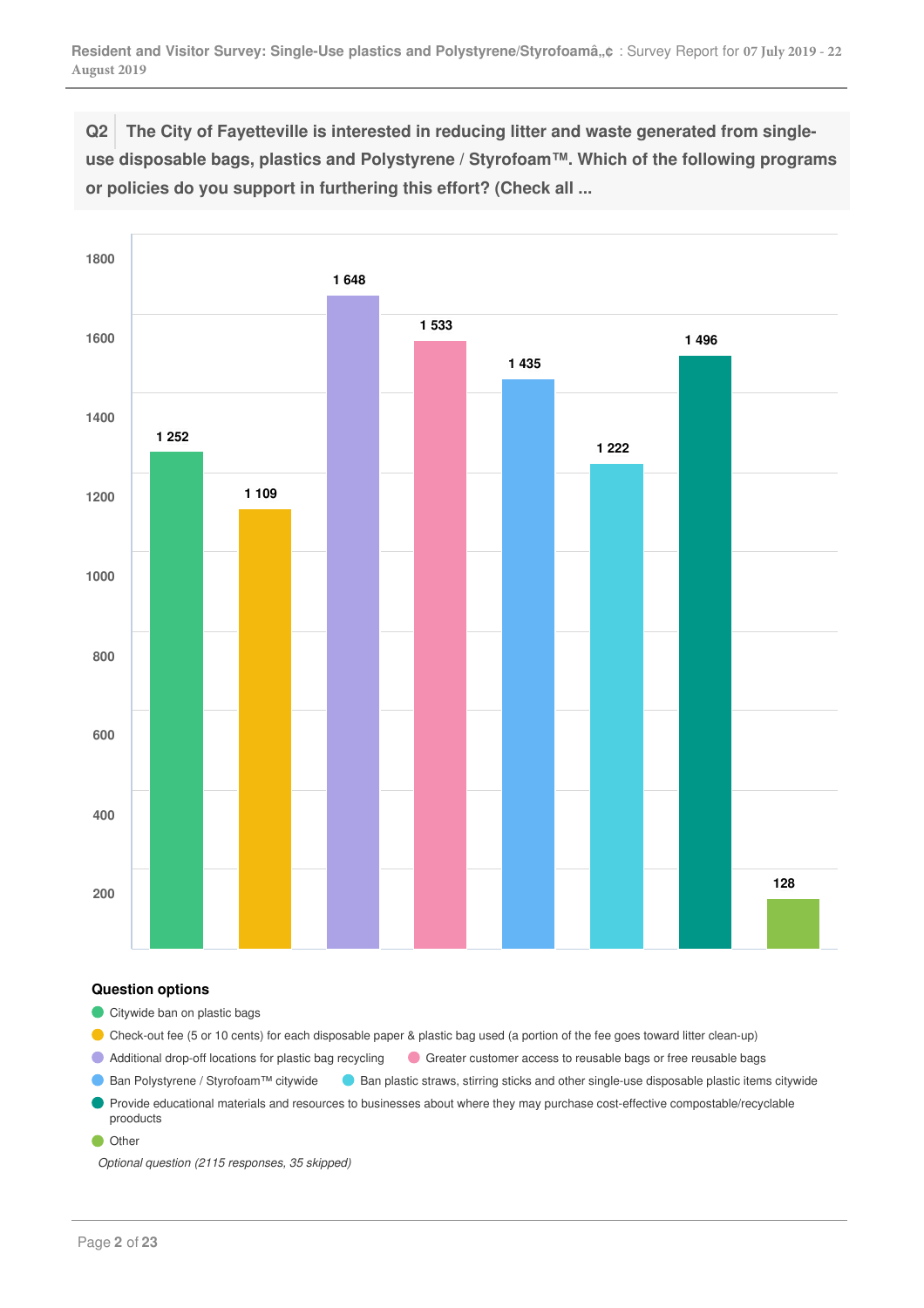## **Q3 Please specify**

Anonymous 7/08/2019 04:11 PM

Anonymous 7/08/2019 06:18 PM

Anonymous 7/08/2019 06:43 PM

Anonymous 7/08/2019 07:51 PM

Anonymous 7/08/2019 08:16 PM

Anonymous 7/08/2019 08:29 PM

Anonymous 7/08/2019 08:57 PM

Anonymous 7/09/2019 04:39 AM

Anonymous 7/09/2019 04:56 AM

Anonymous 7/09/2019 05:09 AM

Anonymous 7/09/2019 06:31 AM

Anonymous

7/09/2019 06:37 AM

Ban styrofoam, encourage businesses to use paper products over plastics (except straws)

Rather than discourage businesses even further in investing in Fayetteville, why not work with the UA, Cram A Lot, and recycling business to come up with innovative ways to collect and recycle these single use items. Invest and encourage innovation and business to be leaders-offensive leader, not common place reactionaries.

Tax businesses with their logos on collected from streams and roadways.

Quit trying to regulate the shit out of us!

Going thru chemo therapy and have to use plastic ware and drink from straws. As regular silverware has a bad metal taste.

Invest more money in recycling program.

Stop encouraging homeless drifters from setting up camp here. That will keep our streams cleaner and crime lower. Less tolerance for panhandling and loitering is a good start. No more funding for "feeding programs" taken from tax coffers.

Need to focus on teaching people not to litter. Recycle more maybe even explore incinerator type produced energy the technology is available We need avoid over regulation it's getting ridiculous

This survey is ridiculous. It is full of loaded questions designed to support a predetermined outcome. Plastic use is often the most environmentally friendly way to accomplish a task. Theoretically recyclable materials are often more expensive in both money and environmental impacts in total life cycle terms, even if recycled. If not recycled they are horrible. Improve city's recycling plan.

I wanted to comment that whatever the city decides to do, paper bags should not be treated the same as disposable bags. I shop at a grocery store that uses paper bags, and I recycle them every single time, as it is so simple to do so. They are not the same thing as plastic bags. Also, it's important to note that plastic bags are not 'single use', as they are used after the store purchase as trash can liners, to carry items when traveling, dog poo bags, etc.

make it easier to properly dispose of waste.

Anonymous **Finding ways to recycle at apartment complexes**, finding ways to consolidate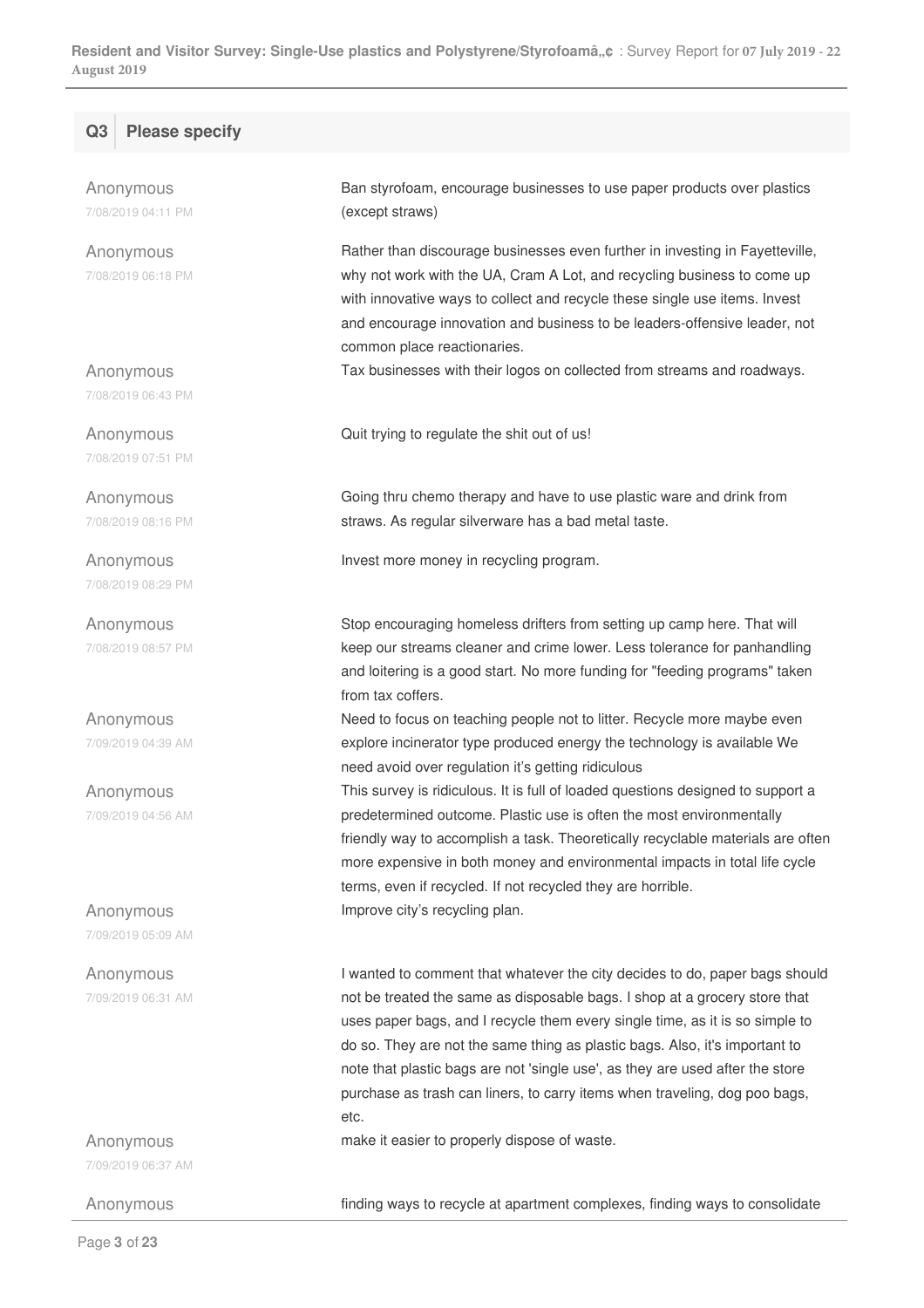Anonymous 7/09/2019 07:14 AM

## Anonymous 7/09/2019 08:14 AM

Anonymous

7/09/2019 11:46 AM

Anonymous

7/09/2019 12:36 PM

Anonymous 7/09/2019 02:19 PM

Anonymous 7/09/2019 02:53 PM

Anonymous 7/09/2019 03:08 PM

Anonymous 7/09/2019 04:10 PM

Anonymous 7/09/2019 04:53 PM

7/09/2019 06:49 AM the recycle for residents that live in homes to make it easier (not sorting through our own trash to recycle), bigger bins for consolidated recycling. Offer one-time free or low cost non plastic/foam replacements.

> Increase the types of plastic that can be recycled. Tulsa accepts ALL plastics for recycling. Fayetteville only takes 1 and 2, but only if the curbside sorter chooses to take them. We've had a number of 1 and 2 plastics where we circled the number and even wrote it larger, that were cleaned before recycling, but still left in our bin. So those wind up in the trash when they could've been recycled.

> Allow consumers and business to continue with the current practices of what they feel works best. If a customer wants to use a reusable bag than they should do that. If a business will not allow a reusable bag and a customer desires to use one than they should patronize businesses that allow this practice. Likewise, if the customer wants a plastic bag than they should shop at places that provide them. This needs to be a personal choice and not an example of government interference. Plastic bags are not free for the businesses that purchase them for use by customers and an appropriate consumer response would be to not use them if they do not want to. Disposable plastic bags are rarely disposed of in our home without seeing a secondary usage. Most often, they are used as trash can liners that would need to be replaced by a more expensive product that would not work any better and would not serve multiple roles.

Breaking even on the resources used and the emissions created by a reusable bags requires years of daily use. Citizens who aren't as well off aren't going to be using reusable bags anyway, so this measure will slightly decrease the quality of life for many people in Fayetteville.

While not included in this survey there are other single use plastics and nonrecycled plastics that end up in our landfill. Could a community terra-cycle program also be considered for more availability to divert more from our landfills. Also, hoping this would include plastic produce bags as well. They are the worst and hard to get out of water ways!

Please do not enforce a check-out fee for plastic bags! Fayetteville has a ridiculously high tax-rate and is an expensive city for people who don't have a lot of money. I appreciate how lefty this town is, but y'all need to keep the working poor in mind before you hit the entire town with another fee. It will be tough but I think we should focus on fast food, where basically everything is single serve.

Curbside residential plastic bag recycling

Start with a volunteer ban. Educate businesses and individuals in best practices. Give businesses a chance to get alternates to the undesirable plastics so we can purchase them. Recognize businesses, the University of Arkansas, churches and others who reduce the single use plastics and other bad things. Evaluate how this works before you pass a ban. Make this a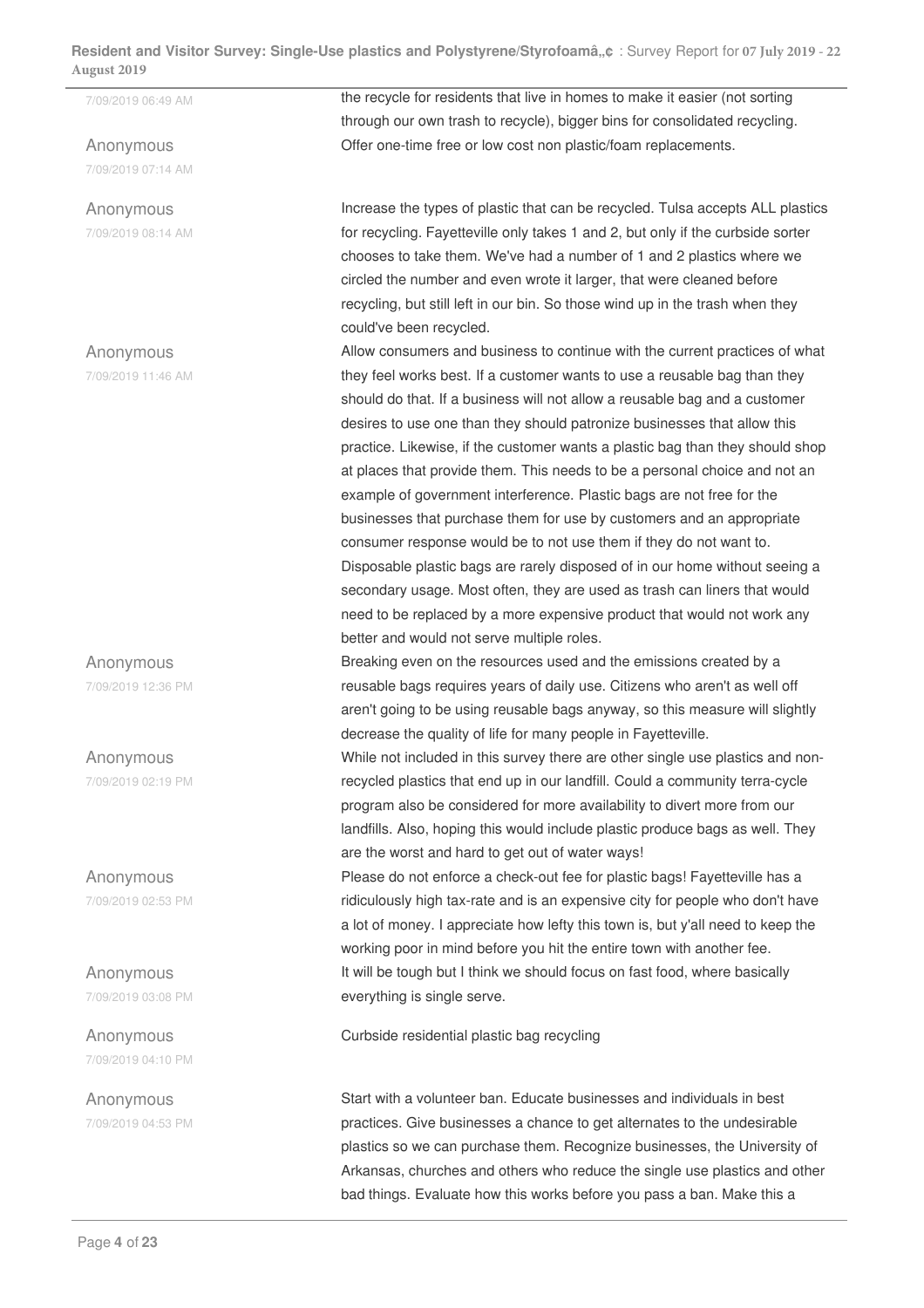Anonymous

Anonymous 7/09/2019 06:37 PM

Anonymous 7/09/2019 07:16 PM

7/09/2019 07:51 PM

Anonymous

7/10/2019 05:36 AM

Anonymous 7/10/2019 07:56 AM

Anonymous 7/10/2019 08:27 AM

Anonymous 7/10/2019 08:48 AM

Anonymous 7/10/2019 09:50 AM positive. The citizens of Fayetteville are great people. Thank you. I do not support any bans or fees. Let the market decide. I hate the plastic shopping bag, but I don't want to see the city start regulating what we use everyday. Where does it stop?

The carbon footprint of plastic alternatives is much larger than the footprint from plastics. While litter is annoying, nothing is more important environmentally than reducing greenhouse gas emission. I will not condone replacement alternatives for plastic that add to CO2 load. Plastic is a waste byproduct of fuel refinement, and in itself adds no carbon; it will exist whether used for anything or simply dumped unused. And, plastic will keep its carbon out of the atmosphere for a very long time. Compostable alternatives release much of their carbon as CO2, or even worse, as methane. Plastic bans may reduce landfill waste, and may reduce litter in our parks and creeks, but their replacement products accelerate climate change. Any kind of plastic reduction ban needs to ensure that no disposable products are allowed to replace the plastic. Paper cups, straws, and stirrers are much worse for the environment than plastic. Banning single use plastic bags is fine as long as single use paper bags do not become an alternative.

Ban single-use plastics that the city is unable to recycle. Nothing wrong with single-use that can be recycled, but it's infuriating to buy packaged foods at the grocery in recyclable plastics that aren't recyclable in Fayetteville and find those items dumped back in the recycle bin or trash. At the very least, they should be labeled at the grocery as "not really recyclable even though they appear to be".

Bans increase cost to citizens. Fayetteville is not a "rich" city and every time you drive up cost to live and shop here, the decision to go to other cities in NWA increases. While everyone cares about the environment and clean streams. Plastic bottles from water and drink manufacturers is far more impactful than plastic bags - if you are going to tax people, then you should target plastic bottles over the poor lady buying groceries to eat. Plastic pop and water is a convenience while food is a necessity. If she forgets her bags, she has to pay, while it she does not buy single use plastic bottles, she would not. While 5 cents or 10 cents is not much, your privilege is speaking and not your concern about lower economic citizens. If you are passionate about single use - Ban all single use plastic drinking bottles for soda, water, etc.

Use billboards on side of roads to inform the public about the issue of plastic pollution.

Tax the rich

Any of the measures above would be a move in the right direction. Maybe even rolled out in phases with citywide bans as final stage.

Have restaurants use compostable/biodegradable paper to-go containers.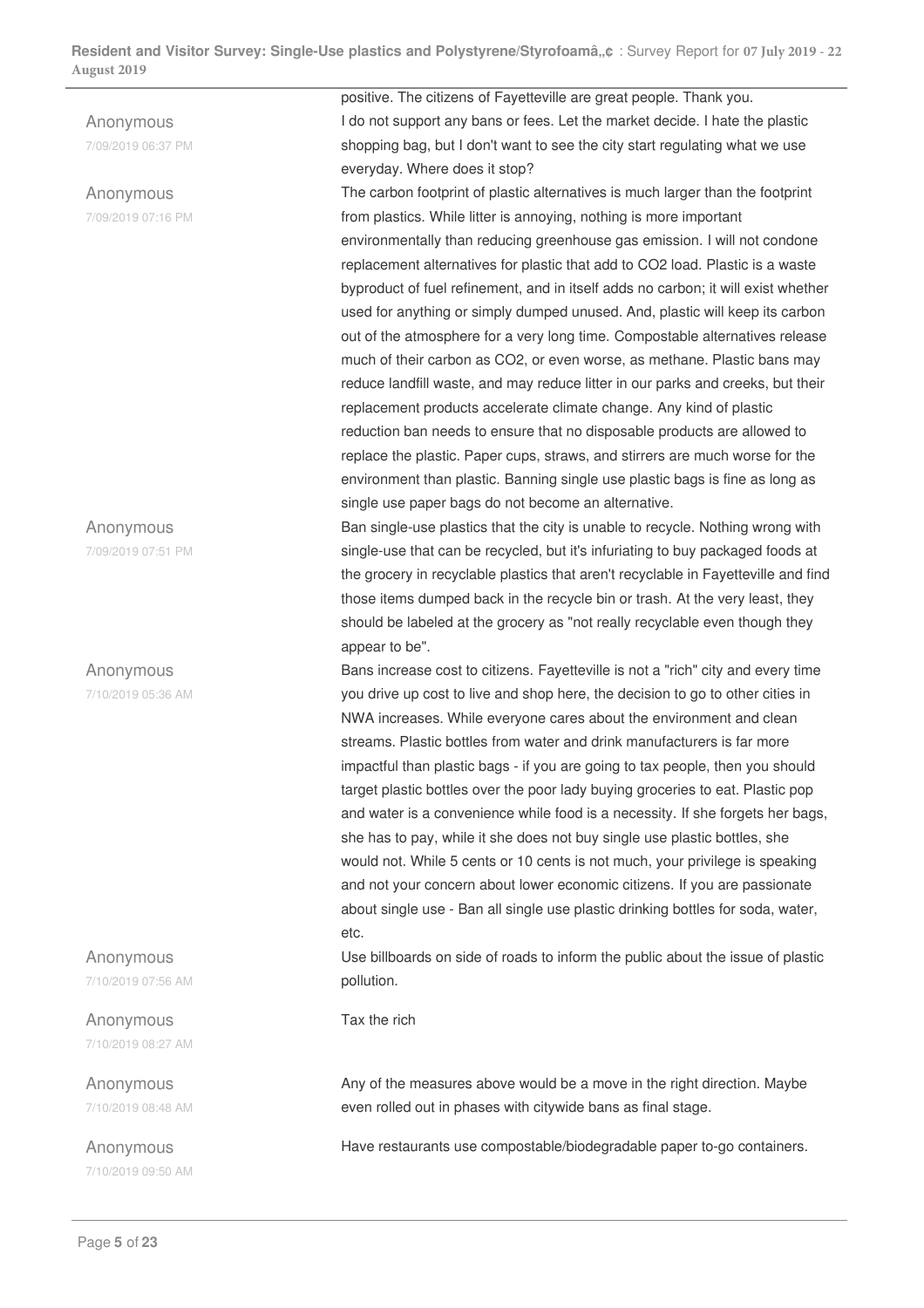Anonymous 7/10/2019 10:29 AM check-out fees for plastic straws. stirring sticks, and other single-use disposable plastic items citywide, as well as polystyrene and styrofoam. I do not believe in banning these items, just make them less desirable to consumers. Anonymous 7/10/2019 12:52 PM I would also support a citywide effort to reduce industrial plastic waste (e.g., large plastic sheets used to wrap boxes, etc). I would also like to see the city try to give support to local breweries that make an effort to reduce plastic packaging waste (e.g., hard or soft rings used to package six-packs ). Anonymous 7/10/2019 02:19 PM Create incentive program for businesses that do not use these items. Create an incentive for an entrepreneur or a manufacturing/recycling company to come to /start in Fayetteville opportunity for plastics and styrofoam -- see these examples of beautiful high-end clothing made from recycled plastic: http://rothys.com and https://londrebodywear.com/ Anonymous 7/10/2019 04:47 PM Before banning styrofoam and single use plastic we need viable solutions. Money should go into research/etc Anonymous 7/10/2019 05:07 PM Instead of charging a check out fee for plastic bags, givie a checkout discount for NOT using them. Encourage rhe desired behavior not punish the undesireable Anonymous 7/10/2019 08:12 PM Ban all styrofoam except for my Sonic drink! - so maybe styrofoam for drinks/liquids only? I'm fine w the alternatives to styrofoam for take-out containers. Anonymous 7/11/2019 12:51 PM Eliminate the noisy recycling trucks sitting there idling away as a guy stands there and sorts in the wind, rain and snow. Go to mixed use residential recycling as all the other cities in this area have done. That would prove the city is interested in recycling rather than a useless feel good ban that would hurt businesses. Anonymous 7/12/2019 12:24 PM Mandate recycling of items that can be recycled. Outlaw plastics that can not be recycled. Anonymous 7/12/2019 06:36 PM Citywide ban on plastic bags seems to be a bit extreme unless I'm unclear. I'm very conscious about the environment but plastic bags have its place for certain things...to pick up dog poop (it would be hard to do with paper bag),

> to put produce in (I've tried using reusable bags but I run the risk of raw meat bacteria from a previous customer left on conveyor belt at checkout touching my produce that I eat raw; bacteria is not seen to the naked eye). What about plastic trash bags we put in our kitchen? I think having permanent signs in recreational areas stating "no plastic or styrofoam allowed or will be fined \$?" will be beneficial and stating those expectations on websites. Maybe an app to report irresponsibility...everyone has a smartphone these days (take a

picture of the people then license plate). I realize some people are

irresponsible yet I think in such fun activities people do get carried away and not pay attention when the wind blows plastic away. Most people aren't going to run after it. Perhaps start small by announcing the problem in the news, checkout places in grocery stores so give people a chance to step up BUT if it's a serious problems, perhaps a ban is necessary. But if you choose to ban citywide, then one will need to provide a fair economical way to pick up dog poop, protect the fresh produce, kitchen trash bags. By the way, my produce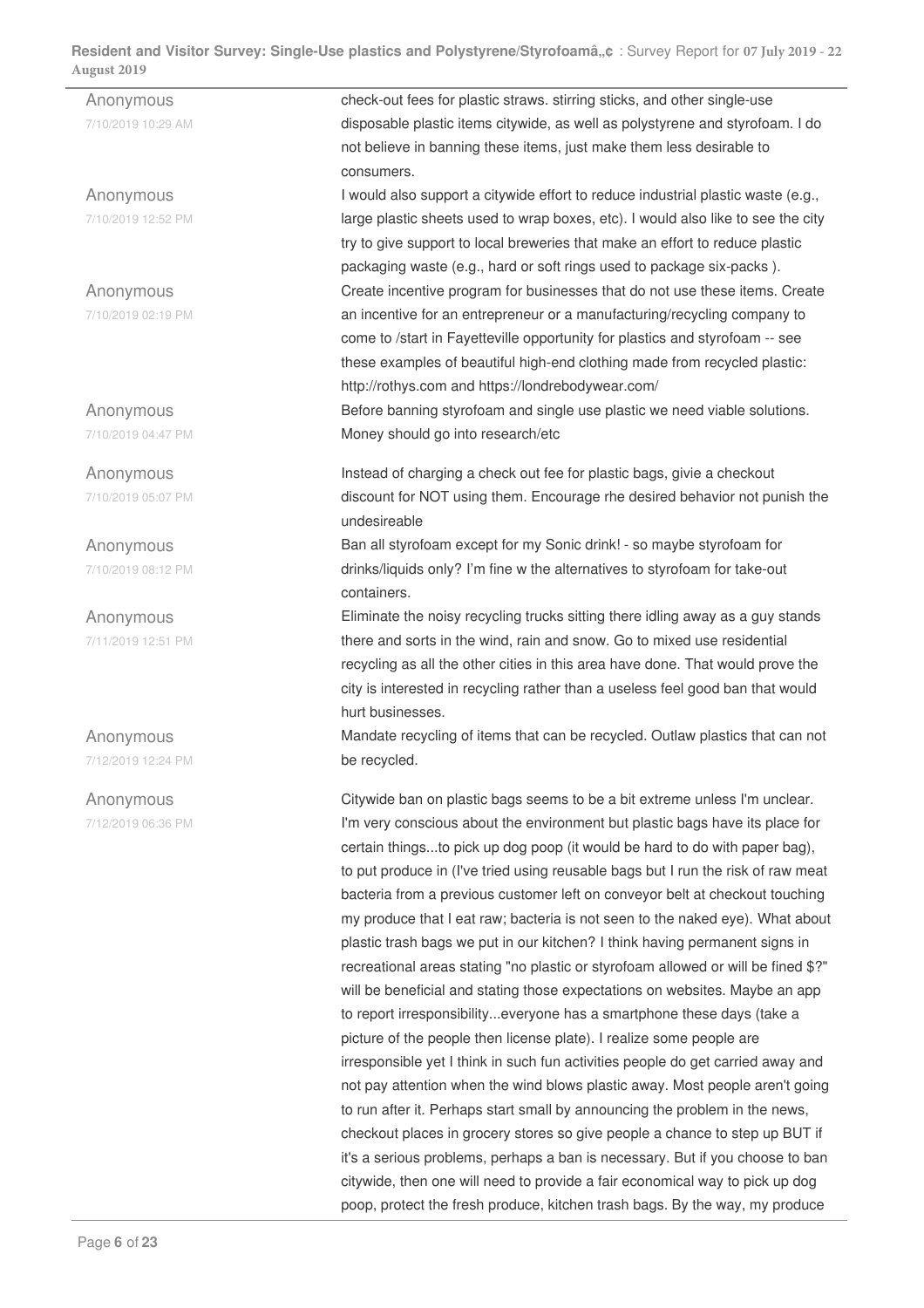last longer in the fridge when it's in plastic. Perhaps tell everyone that you'll recycle plastic at trash pickup but really dispose of it properly. In regards to the next question, it's unclear when asking "reusable bags"...the bags I carry my groceries in or the reusable bags for produce. I shop at Natural Grocers, Whole Foods, and Ozark Natural Foods...if I forget to bring my reusable bags to carry all my food in, they use paper bags or cardboard boxes which I recycle. Anonymous 7/13/2019 12:40 AM Who cares what "the city" is interested in! You are not rulers over the people. It is about what THE PEOPLE want! shadow1537 7/14/2019 01:15 PM Provide incentive to businesses to cut single plastic intake. Anonymous 7/15/2019 08:15 AM Address actual problems the city has instead of progressive feel-good projects. Why not take care of the constant harassment of our citizens by the homeless/pan handlers? Can the city make fixing our roads or infrastructure a priority? Please spend another few hundred thousand dollars on a study. This is why our family will be moving out of Fayetteville and taking our tax dollars with us. Anonymous 7/16/2019 12:41 PM Options to by dry goods in bulk and fill reusable containers rather than plastic bags Anonymous 7/16/2019 01:29 PM Business incentivization to not use plastics by helping to levy the cost of paper/recyclable products. Anonymous 7/16/2019 06:12 PM Tax incentives for businesses who don't use plastic Anonymous 7/17/2019 02:20 PM provide re-usable funkycups "for purchase" and encourage vendors to offer \$?? discounted drink cost for use. Comment to other items below: Encourage me (vendor and customer) to use EF products, don't charge me or dictate EF behavior. Make it cool/funky to live in an Envinronmentally Friendly manner. Anonymous 7/20/2019 03:41 PM A ban on plastic straws, stirring sticks, and other single-use disposable plastic items seems too extreme for most people, so having an option that requires rapidly compostable options and a separate "trash" can for them would be an excellent idea to get more people on board. Whole Foods does this and it's awesome. Anonymous 7/23/2019 09:59 AM Another great idea is if big grocery stores, such as Walmart, had compostable containers to put fruit and veggies in. It would be nice if they also could provide reusable containers for customers, or have more dry ingredients to put in the containers rather than having a bunch of prepackaged dry goods. One of the biggest problems is making sustainability easier for big corps and packaging plants, so that consumers can actually afford the more sustainable option. Anonymous 7/23/2019 12:06 PM I am interested to initiate a new business opportunity on bio-plastics (compostable and biodegradable) bags and other items can be manufactured and supplied to all local business. Further, solid waste management will become easier. Anonymous Any program implemented needs to take into considered unintended/adverse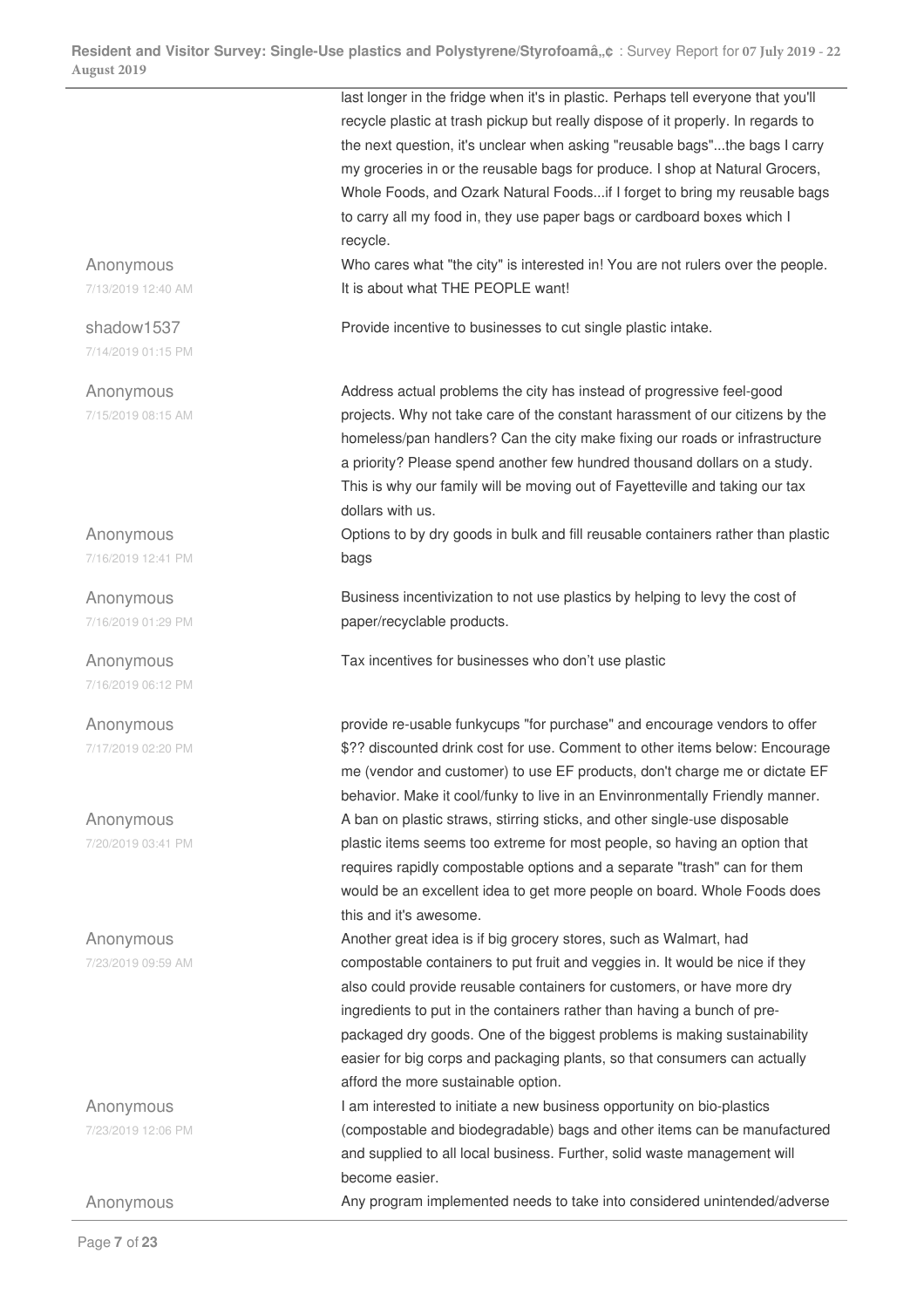7/24/2019 06:22 AM **affects on different constituencies. (i.e. the poor, immigrants, disabled)** Anonymous 7/24/2019 08:13 AM Create a city communal effort with buyin from all and strong educational component in our schools. Anonymous 7/25/2019 11:21 AM How much do we recycle now that goes to the landfill? Isn't the uofa having issues also on there stuff going to landfills that they recycle? Anonymous 7/26/2019 06:56 AM I think the per bag fee should be closer to 3 cents. I think the fee will have the same effect whether its 3 or 5. And it allows those who want them for other purposes to to get them for close to what buy small trash bags cost. I also like places that actually give you a credit for bring you own bags as opposed to being charged for not. Anonymous 7/27/2019 09:56 AM Businesses should ask if customer wants a bag/straw/plastic fork. People should pay a 10-50c charge for a takeout home compostable container, this way business cant afford to switch to degradable. Dine in restaurants should not be allowed to use plastic silverware or one use cups for people eating in. Anonymous 7/30/2019 07:18 AM Increase general recycling and accept recyclable items that your workers currently throw out of the bins and into our yards Anonymous 7/31/2019 06:48 PM All of the above and more Anonymous 8/05/2019 11:13 AM Don't ban paper straws, but do charge a Nickle for them. Anonymous 8/06/2019 12:57 PM Incentives for business who refill products. ie: shampoo, detergents, olive oil, etc. Anonymous 8/06/2019 05:29 PM the plastic the plastic bottles are wrapped is not recycle able Anonymous 8/06/2019 05:30 PM 25- to 50-cent check-out fee for disposable paper and plastic bags. Anonymous 8/06/2019 05:42 PM More education on the subject. Anonymous 8/06/2019 05:43 PM More education on the subject. Anonymous 8/06/2019 05:48 PM Better residential recycling program - larger bins and ability to pick up more items. Current bin limits volume I can recycle & servicemen never pick up all my recyclables because it does not meet very specific guidelines on what is collected Anonymous 8/06/2019 05:55 PM Ability to recycle more items at your house Anonymous Stop government overreach. This is ridiculous snowflake agenda. Extorting

Anonymous What will happen after they are banned. I'm for the ban but our current City

more tax dollars to grow bigger and bigger.

Page **8** of **23**

8/06/2019 06:00 PM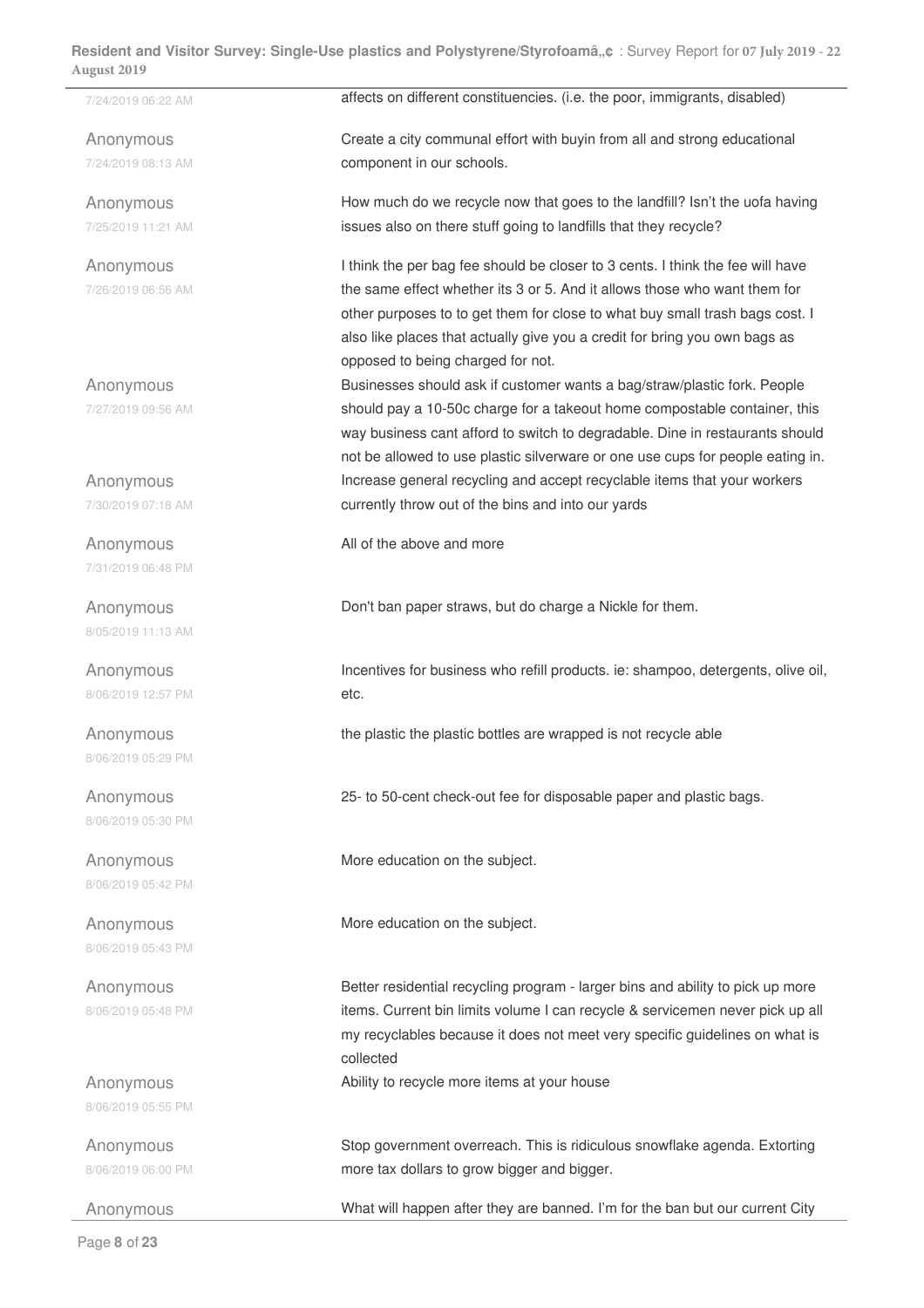Anonymous 8/06/2019 06:29 PM

Anonymous 8/06/2019 06:31 PM

Anonymous 8/06/2019 06:50 PM

Anonymous 8/06/2019 06:51 PM

Anonymous 8/06/2019 06:56 PM

Anonymous 8/06/2019 06:59 PM

Anonymous 8/06/2019 07:16 PM

Anonymous 8/06/2019 07:34 PM

Anonymous 8/06/2019 08:16 PM

Anonymous 8/06/2019 08:23 PM

Anonymous 8/06/2019 09:09 PM

Anonymous 8/06/2019 09:13 PM

Anonymous 8/06/2019 09:29 PM

Anonymous 8/06/2019 09:43 PM

Anonymous 8/06/2019 10:22 PM

8/06/2019 06:12 PM **Council likes to pass rules and worry later. What is the plan after single use** bags are banned. What educational opportunities will be available. Allow capitalism to steer the direction. Remember when everyone wanted to ban paper bags?

Yaaaaasssss!

Some kind of encouragement to use compostable (made with non-polluting methods) items for occasional needs of disposable items.

Fine people found littering.

Stop fretting about plastics and worry about more important issues such as the increasing homeless & panhandling populations, better traffic law enforcement and taking care of kids in need. Wasting the time and money on this issue is useless. None

Promotion of plastic straw replacements that are compostable (paper straws, avocado-based 'plastic' straws)

Community education!

Give up the whole stupid idea and quit pretending to be San Francisco

A free market based solution where the consumers choose to shop at stores that do not offer free bags i.e. Aldi's, Sams Club. Government regulation won't magically clean up streets — we have to have a strong social fabric in our community that supports cleanliness and less wasteful practices. Check out fee for plastic bags ( not paper).

I would like to city focus on ways to improve curbside recycling to accept more types of plastic for recycle. Curbside recycling is very limited as it is. Find ways to accept all types of #1 and #2 (not just bottles), and also accepting #5 plastic would be beneficial, as it is a common plastic that ends up in landfills.

Incourage use of purchasing bulk items, with reusable containers.

Don't regulate anything.

1) Implement a city bottle bill for returning bottles for a portion of the deposit. (Possibly add an incentive to businesses by only allowing the return machines to be placed in stores that contribute to the cost of purchasing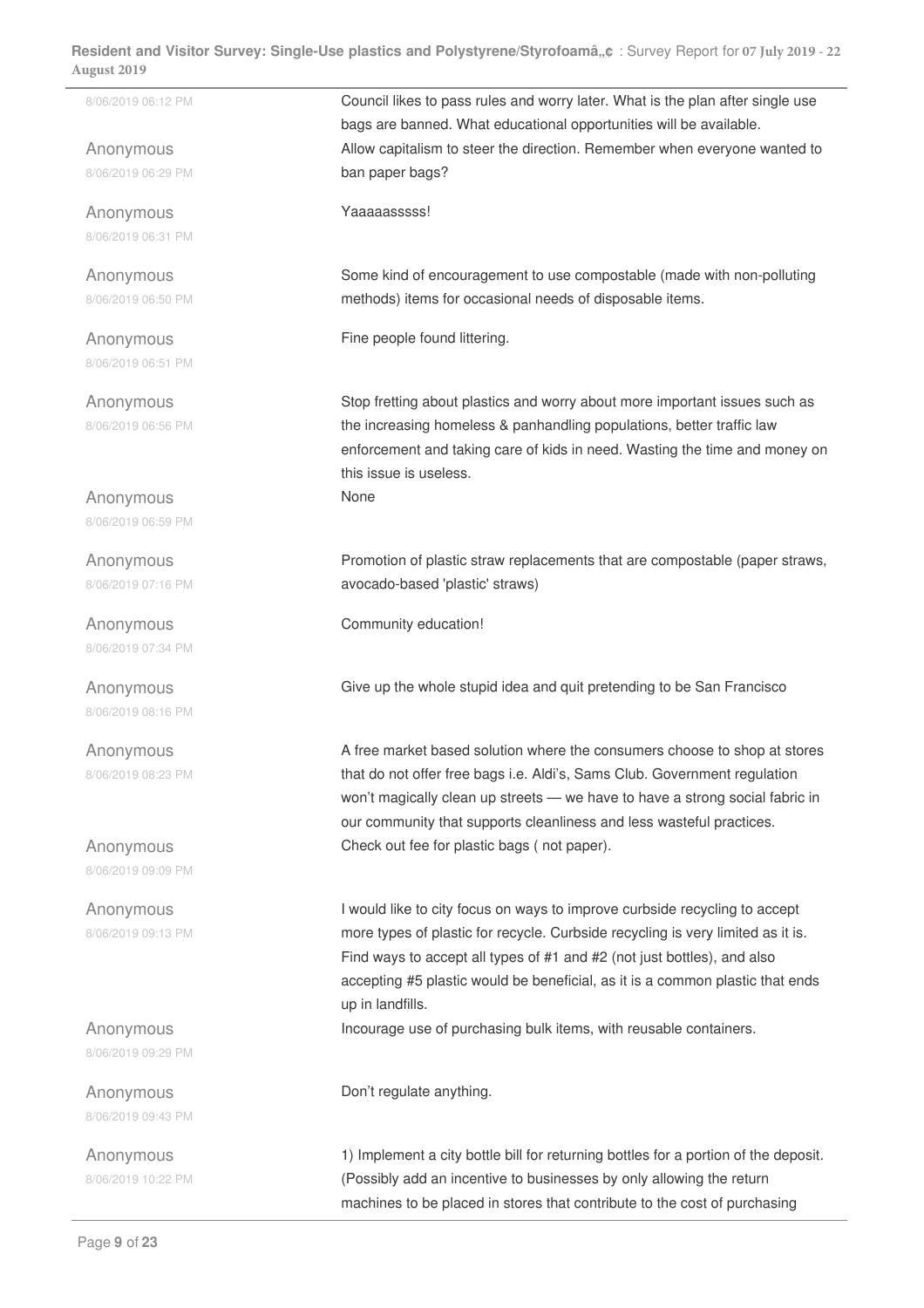## Anonymous

8/07/2019 01:12 AM

Anonymous 8/07/2019 04:49 AM

Anonymous 8/07/2019 05:07 AM

Anonymous 8/07/2019 07:02 AM

Anonymous 8/07/2019 09:09 AM

Anonymous 8/07/2019 09:14 AM

Anonymous 8/07/2019 09:47 AM

Anonymous 8/07/2019 09:52 AM

Anonymous 8/07/2019 11:06 AM

Anonymous 8/07/2019 11:47 AM them/setting up the program as "sponsors". They will draw business to the stores). 2) If plastic bag ban does not pass, offer tax (or other) incentive to businesses that voluntarily stop offering them. Do not limit the options people have.

Give me a break. I come to Fayetteville to shop for groceries. I will drive to Tulsa and burn more gas if you BAN plastic bags and straws come on. How about enforcing the littering statue and harshly. Ever been to Ireland? You don't see litter. So educate more aggressively in K-12 about littering and hammer the violators with max fines. A thrown cigarette butt it's littering and I see plenty of those all over the place. You gonna ban cigarettes? No you won't. Educate and enforce! Those of us who really care just simply don't litter and we recycle. Let's don't turn into a little San Francisco. Nothing

Mixed use recycling containers

Organize MORE clean-up events, not only for creeks but also for Fayetteville streets. ENFORCE imposing fines on those who litter. USE the local TV news stations and radio stations to inform the population of any efforts for clean-up made and for the rules and their enforcement. It is only together and through education and effort that we will succeed in having a clean city. Fee for plastic bags should be more \$0.5-\$1.0/bag

The only reason I hesitate at using reusable bags, is that Walmart has taken to inspecting bags at the door. This holds me up and takes up a lot more time than I have. If we implement something, please for the love of god, ban the inspections at the door. I'm not a criminal and they have cameras watching everything anyway.

Recycling of non-bottle #1 and #2 plastics as well as recycling options for 3- 7. Encourage businesses to utilize product packaging in #1 and #2 plastics

Support package-reduction campaigns and policies.

Provide financial incentives to businesses that use sustainable or compostable single-use materials. (Then provide somewhere for businesses to compost these materials). Or, another idea, if they use metal forks, real plates, etc instead of plastic or Styrofoam, they could receive a small discount on their water bill for rewashing. Provide reusable bags that are not made out of plastic. Because they break so often at the strap or they're not easily washable, most of the plastic reusable bags are thrown away. And that doesn't solve any problem. Just shifts it to the land fill. Ask businesses to put up signage in the parking lot reminding people to bring in their reusable bags. Ask businesses to switch their produce bags to something that's not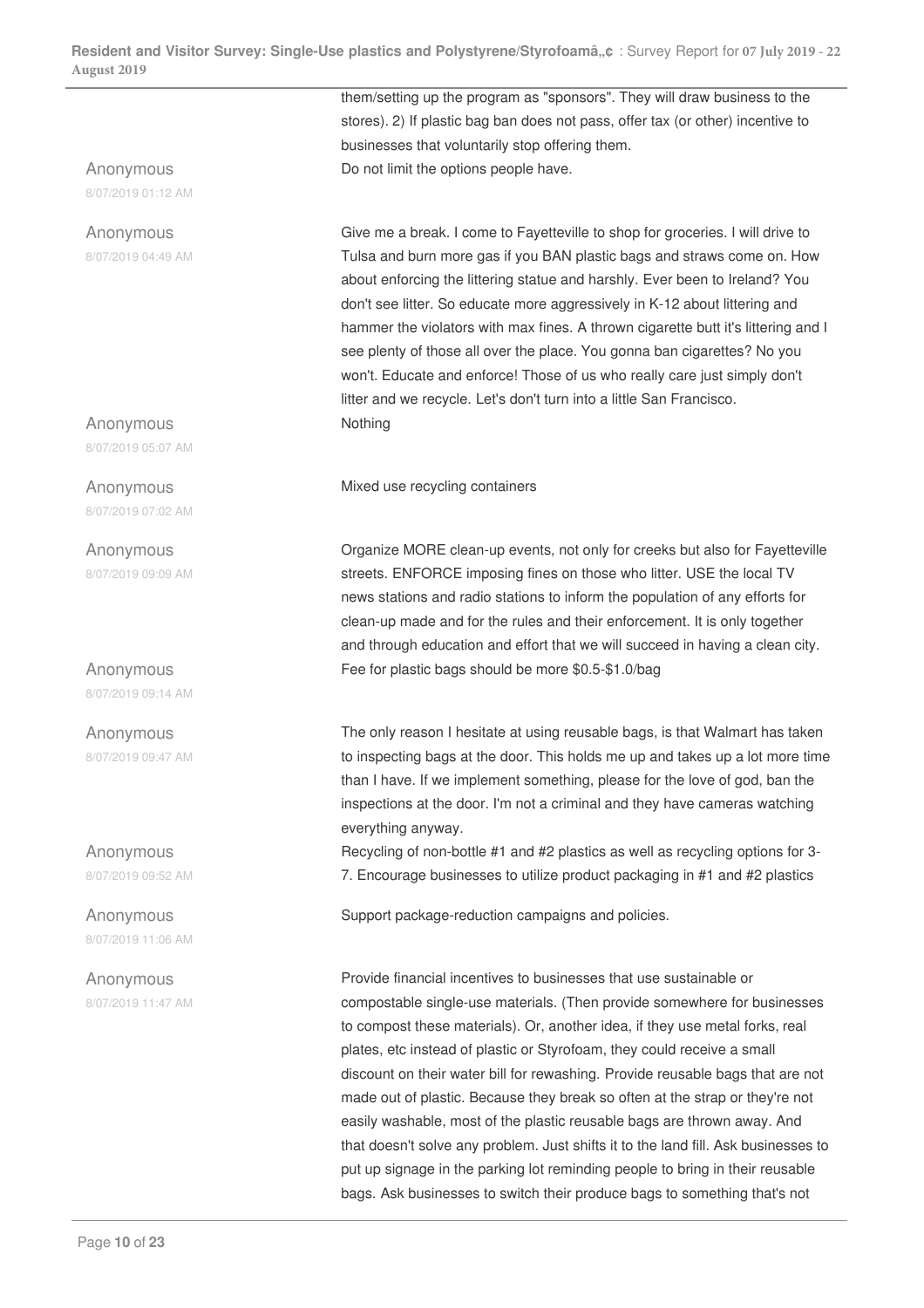| Brainstorming here 1 - all business' share the cost to purchase metal<br>Anonymous<br>cutlery. These could then be dropped in bins around the city and picked up at<br>8/07/2019 12:36 PM<br>night for cleaning. Perhaps there are shelters that could take on these<br>contracts so they have residents bringing in an income while they get back on<br>their feet. 2 - Maybe along the same lines, the cutlery has a barcode. The<br>cutlery is scanned as it is given to people. People are charged a fee and<br>when they return the cutlery to a bin with a barcode, the charge is reversed.<br>Encourage restaurants to use cardboard to go boxes.<br>Anonymous<br>8/07/2019 01:04 PM<br>Focus on renewable. Go back in to paper and require that reusable options<br>Anonymous<br>be available at checkout. Most people will do what is right - if it is easy.<br>8/07/2019 04:28 PM<br>I would prefer a higher check-out fee/tax on all single-use disposable plastic<br>Anonymous<br>items, some of which could be used to give a rebate to businesses who face<br>8/07/2019 04:46 PM<br>higher costs because of the ban.<br>Go back to using paper and glass products and having refunds like they use<br>Anonymous<br>to with pop bottles. There wasn't the litter like there is now when these were<br>8/07/2019 05:08 PM<br>used.<br>Provide City-sponsored bins at grocers so people can share extra reusable<br>Anonymous<br>bags - or take one when they forget!<br>8/07/2019 09:06 PM<br>Leave people alone<br>Anonymous<br>8/08/2019 05:59 AM<br>Invest in technology that breaks down plastics into reusable(organic) matter.<br>Anonymous<br>8/08/2019 10:45 AM<br>Add plastic bags to the current city pickup routes to be recycled. The most<br>Anonymous<br>recent study I've seen has shown the carbon footprint to produce paper bags<br>8/08/2019 04:06 PM<br>are greater than plastic bags. Convince is a major factor to get people to<br>recycle. If you plan on adding a fee or banning, then free reusable bags need<br>to be given to help prevent impact on middle class and low income<br>households.<br>Stop being California<br>Anonymous<br>8/08/2019 08:34 PM<br>I'd consider an intermediate phase to make the transition easier before<br>Anonymous<br>banning products. Personally, I fully support banning, but many consumers<br>8/09/2019 03:56 AM<br>and businesses still need introduced to the idea in a warm way, not a striking<br>demand that everyone has to quit using plastic. Phasing into a ban could be<br>an option.<br>Add option for free paper bags.<br>Anonymous<br>8/09/2019 11:34 AM<br>You will not reduce this until the City can recycle all plastics and other<br>Anonymous<br>containers, which it does not now. Fix what is broken instead of compounding<br>8/09/2019 03:23 PM<br>the problem. You Liberals never get anything right! |  | plastic. |
|-------------------------------------------------------------------------------------------------------------------------------------------------------------------------------------------------------------------------------------------------------------------------------------------------------------------------------------------------------------------------------------------------------------------------------------------------------------------------------------------------------------------------------------------------------------------------------------------------------------------------------------------------------------------------------------------------------------------------------------------------------------------------------------------------------------------------------------------------------------------------------------------------------------------------------------------------------------------------------------------------------------------------------------------------------------------------------------------------------------------------------------------------------------------------------------------------------------------------------------------------------------------------------------------------------------------------------------------------------------------------------------------------------------------------------------------------------------------------------------------------------------------------------------------------------------------------------------------------------------------------------------------------------------------------------------------------------------------------------------------------------------------------------------------------------------------------------------------------------------------------------------------------------------------------------------------------------------------------------------------------------------------------------------------------------------------------------------------------------------------------------------------------------------------------------------------------------------------------------------------------------------------------------------------------------------------------------------------------------------------------------------------------------------------------------------------------------------------------------------------------------------------------------------------------------------------------------------------------------------------------------------------------------------------------------------------------------------------------------------------------------------------------------------------------------------------------------------------------------------------------------------------------------------|--|----------|
|                                                                                                                                                                                                                                                                                                                                                                                                                                                                                                                                                                                                                                                                                                                                                                                                                                                                                                                                                                                                                                                                                                                                                                                                                                                                                                                                                                                                                                                                                                                                                                                                                                                                                                                                                                                                                                                                                                                                                                                                                                                                                                                                                                                                                                                                                                                                                                                                                                                                                                                                                                                                                                                                                                                                                                                                                                                                                                             |  |          |
|                                                                                                                                                                                                                                                                                                                                                                                                                                                                                                                                                                                                                                                                                                                                                                                                                                                                                                                                                                                                                                                                                                                                                                                                                                                                                                                                                                                                                                                                                                                                                                                                                                                                                                                                                                                                                                                                                                                                                                                                                                                                                                                                                                                                                                                                                                                                                                                                                                                                                                                                                                                                                                                                                                                                                                                                                                                                                                             |  |          |
|                                                                                                                                                                                                                                                                                                                                                                                                                                                                                                                                                                                                                                                                                                                                                                                                                                                                                                                                                                                                                                                                                                                                                                                                                                                                                                                                                                                                                                                                                                                                                                                                                                                                                                                                                                                                                                                                                                                                                                                                                                                                                                                                                                                                                                                                                                                                                                                                                                                                                                                                                                                                                                                                                                                                                                                                                                                                                                             |  |          |
|                                                                                                                                                                                                                                                                                                                                                                                                                                                                                                                                                                                                                                                                                                                                                                                                                                                                                                                                                                                                                                                                                                                                                                                                                                                                                                                                                                                                                                                                                                                                                                                                                                                                                                                                                                                                                                                                                                                                                                                                                                                                                                                                                                                                                                                                                                                                                                                                                                                                                                                                                                                                                                                                                                                                                                                                                                                                                                             |  |          |
|                                                                                                                                                                                                                                                                                                                                                                                                                                                                                                                                                                                                                                                                                                                                                                                                                                                                                                                                                                                                                                                                                                                                                                                                                                                                                                                                                                                                                                                                                                                                                                                                                                                                                                                                                                                                                                                                                                                                                                                                                                                                                                                                                                                                                                                                                                                                                                                                                                                                                                                                                                                                                                                                                                                                                                                                                                                                                                             |  |          |
|                                                                                                                                                                                                                                                                                                                                                                                                                                                                                                                                                                                                                                                                                                                                                                                                                                                                                                                                                                                                                                                                                                                                                                                                                                                                                                                                                                                                                                                                                                                                                                                                                                                                                                                                                                                                                                                                                                                                                                                                                                                                                                                                                                                                                                                                                                                                                                                                                                                                                                                                                                                                                                                                                                                                                                                                                                                                                                             |  |          |
|                                                                                                                                                                                                                                                                                                                                                                                                                                                                                                                                                                                                                                                                                                                                                                                                                                                                                                                                                                                                                                                                                                                                                                                                                                                                                                                                                                                                                                                                                                                                                                                                                                                                                                                                                                                                                                                                                                                                                                                                                                                                                                                                                                                                                                                                                                                                                                                                                                                                                                                                                                                                                                                                                                                                                                                                                                                                                                             |  |          |
|                                                                                                                                                                                                                                                                                                                                                                                                                                                                                                                                                                                                                                                                                                                                                                                                                                                                                                                                                                                                                                                                                                                                                                                                                                                                                                                                                                                                                                                                                                                                                                                                                                                                                                                                                                                                                                                                                                                                                                                                                                                                                                                                                                                                                                                                                                                                                                                                                                                                                                                                                                                                                                                                                                                                                                                                                                                                                                             |  |          |
|                                                                                                                                                                                                                                                                                                                                                                                                                                                                                                                                                                                                                                                                                                                                                                                                                                                                                                                                                                                                                                                                                                                                                                                                                                                                                                                                                                                                                                                                                                                                                                                                                                                                                                                                                                                                                                                                                                                                                                                                                                                                                                                                                                                                                                                                                                                                                                                                                                                                                                                                                                                                                                                                                                                                                                                                                                                                                                             |  |          |
|                                                                                                                                                                                                                                                                                                                                                                                                                                                                                                                                                                                                                                                                                                                                                                                                                                                                                                                                                                                                                                                                                                                                                                                                                                                                                                                                                                                                                                                                                                                                                                                                                                                                                                                                                                                                                                                                                                                                                                                                                                                                                                                                                                                                                                                                                                                                                                                                                                                                                                                                                                                                                                                                                                                                                                                                                                                                                                             |  |          |
|                                                                                                                                                                                                                                                                                                                                                                                                                                                                                                                                                                                                                                                                                                                                                                                                                                                                                                                                                                                                                                                                                                                                                                                                                                                                                                                                                                                                                                                                                                                                                                                                                                                                                                                                                                                                                                                                                                                                                                                                                                                                                                                                                                                                                                                                                                                                                                                                                                                                                                                                                                                                                                                                                                                                                                                                                                                                                                             |  |          |
|                                                                                                                                                                                                                                                                                                                                                                                                                                                                                                                                                                                                                                                                                                                                                                                                                                                                                                                                                                                                                                                                                                                                                                                                                                                                                                                                                                                                                                                                                                                                                                                                                                                                                                                                                                                                                                                                                                                                                                                                                                                                                                                                                                                                                                                                                                                                                                                                                                                                                                                                                                                                                                                                                                                                                                                                                                                                                                             |  |          |
|                                                                                                                                                                                                                                                                                                                                                                                                                                                                                                                                                                                                                                                                                                                                                                                                                                                                                                                                                                                                                                                                                                                                                                                                                                                                                                                                                                                                                                                                                                                                                                                                                                                                                                                                                                                                                                                                                                                                                                                                                                                                                                                                                                                                                                                                                                                                                                                                                                                                                                                                                                                                                                                                                                                                                                                                                                                                                                             |  |          |
|                                                                                                                                                                                                                                                                                                                                                                                                                                                                                                                                                                                                                                                                                                                                                                                                                                                                                                                                                                                                                                                                                                                                                                                                                                                                                                                                                                                                                                                                                                                                                                                                                                                                                                                                                                                                                                                                                                                                                                                                                                                                                                                                                                                                                                                                                                                                                                                                                                                                                                                                                                                                                                                                                                                                                                                                                                                                                                             |  |          |
|                                                                                                                                                                                                                                                                                                                                                                                                                                                                                                                                                                                                                                                                                                                                                                                                                                                                                                                                                                                                                                                                                                                                                                                                                                                                                                                                                                                                                                                                                                                                                                                                                                                                                                                                                                                                                                                                                                                                                                                                                                                                                                                                                                                                                                                                                                                                                                                                                                                                                                                                                                                                                                                                                                                                                                                                                                                                                                             |  |          |
|                                                                                                                                                                                                                                                                                                                                                                                                                                                                                                                                                                                                                                                                                                                                                                                                                                                                                                                                                                                                                                                                                                                                                                                                                                                                                                                                                                                                                                                                                                                                                                                                                                                                                                                                                                                                                                                                                                                                                                                                                                                                                                                                                                                                                                                                                                                                                                                                                                                                                                                                                                                                                                                                                                                                                                                                                                                                                                             |  |          |
|                                                                                                                                                                                                                                                                                                                                                                                                                                                                                                                                                                                                                                                                                                                                                                                                                                                                                                                                                                                                                                                                                                                                                                                                                                                                                                                                                                                                                                                                                                                                                                                                                                                                                                                                                                                                                                                                                                                                                                                                                                                                                                                                                                                                                                                                                                                                                                                                                                                                                                                                                                                                                                                                                                                                                                                                                                                                                                             |  |          |
|                                                                                                                                                                                                                                                                                                                                                                                                                                                                                                                                                                                                                                                                                                                                                                                                                                                                                                                                                                                                                                                                                                                                                                                                                                                                                                                                                                                                                                                                                                                                                                                                                                                                                                                                                                                                                                                                                                                                                                                                                                                                                                                                                                                                                                                                                                                                                                                                                                                                                                                                                                                                                                                                                                                                                                                                                                                                                                             |  |          |
|                                                                                                                                                                                                                                                                                                                                                                                                                                                                                                                                                                                                                                                                                                                                                                                                                                                                                                                                                                                                                                                                                                                                                                                                                                                                                                                                                                                                                                                                                                                                                                                                                                                                                                                                                                                                                                                                                                                                                                                                                                                                                                                                                                                                                                                                                                                                                                                                                                                                                                                                                                                                                                                                                                                                                                                                                                                                                                             |  |          |
|                                                                                                                                                                                                                                                                                                                                                                                                                                                                                                                                                                                                                                                                                                                                                                                                                                                                                                                                                                                                                                                                                                                                                                                                                                                                                                                                                                                                                                                                                                                                                                                                                                                                                                                                                                                                                                                                                                                                                                                                                                                                                                                                                                                                                                                                                                                                                                                                                                                                                                                                                                                                                                                                                                                                                                                                                                                                                                             |  |          |
|                                                                                                                                                                                                                                                                                                                                                                                                                                                                                                                                                                                                                                                                                                                                                                                                                                                                                                                                                                                                                                                                                                                                                                                                                                                                                                                                                                                                                                                                                                                                                                                                                                                                                                                                                                                                                                                                                                                                                                                                                                                                                                                                                                                                                                                                                                                                                                                                                                                                                                                                                                                                                                                                                                                                                                                                                                                                                                             |  |          |
|                                                                                                                                                                                                                                                                                                                                                                                                                                                                                                                                                                                                                                                                                                                                                                                                                                                                                                                                                                                                                                                                                                                                                                                                                                                                                                                                                                                                                                                                                                                                                                                                                                                                                                                                                                                                                                                                                                                                                                                                                                                                                                                                                                                                                                                                                                                                                                                                                                                                                                                                                                                                                                                                                                                                                                                                                                                                                                             |  |          |
|                                                                                                                                                                                                                                                                                                                                                                                                                                                                                                                                                                                                                                                                                                                                                                                                                                                                                                                                                                                                                                                                                                                                                                                                                                                                                                                                                                                                                                                                                                                                                                                                                                                                                                                                                                                                                                                                                                                                                                                                                                                                                                                                                                                                                                                                                                                                                                                                                                                                                                                                                                                                                                                                                                                                                                                                                                                                                                             |  |          |
|                                                                                                                                                                                                                                                                                                                                                                                                                                                                                                                                                                                                                                                                                                                                                                                                                                                                                                                                                                                                                                                                                                                                                                                                                                                                                                                                                                                                                                                                                                                                                                                                                                                                                                                                                                                                                                                                                                                                                                                                                                                                                                                                                                                                                                                                                                                                                                                                                                                                                                                                                                                                                                                                                                                                                                                                                                                                                                             |  |          |
|                                                                                                                                                                                                                                                                                                                                                                                                                                                                                                                                                                                                                                                                                                                                                                                                                                                                                                                                                                                                                                                                                                                                                                                                                                                                                                                                                                                                                                                                                                                                                                                                                                                                                                                                                                                                                                                                                                                                                                                                                                                                                                                                                                                                                                                                                                                                                                                                                                                                                                                                                                                                                                                                                                                                                                                                                                                                                                             |  |          |
|                                                                                                                                                                                                                                                                                                                                                                                                                                                                                                                                                                                                                                                                                                                                                                                                                                                                                                                                                                                                                                                                                                                                                                                                                                                                                                                                                                                                                                                                                                                                                                                                                                                                                                                                                                                                                                                                                                                                                                                                                                                                                                                                                                                                                                                                                                                                                                                                                                                                                                                                                                                                                                                                                                                                                                                                                                                                                                             |  |          |
|                                                                                                                                                                                                                                                                                                                                                                                                                                                                                                                                                                                                                                                                                                                                                                                                                                                                                                                                                                                                                                                                                                                                                                                                                                                                                                                                                                                                                                                                                                                                                                                                                                                                                                                                                                                                                                                                                                                                                                                                                                                                                                                                                                                                                                                                                                                                                                                                                                                                                                                                                                                                                                                                                                                                                                                                                                                                                                             |  |          |
|                                                                                                                                                                                                                                                                                                                                                                                                                                                                                                                                                                                                                                                                                                                                                                                                                                                                                                                                                                                                                                                                                                                                                                                                                                                                                                                                                                                                                                                                                                                                                                                                                                                                                                                                                                                                                                                                                                                                                                                                                                                                                                                                                                                                                                                                                                                                                                                                                                                                                                                                                                                                                                                                                                                                                                                                                                                                                                             |  |          |
|                                                                                                                                                                                                                                                                                                                                                                                                                                                                                                                                                                                                                                                                                                                                                                                                                                                                                                                                                                                                                                                                                                                                                                                                                                                                                                                                                                                                                                                                                                                                                                                                                                                                                                                                                                                                                                                                                                                                                                                                                                                                                                                                                                                                                                                                                                                                                                                                                                                                                                                                                                                                                                                                                                                                                                                                                                                                                                             |  |          |
|                                                                                                                                                                                                                                                                                                                                                                                                                                                                                                                                                                                                                                                                                                                                                                                                                                                                                                                                                                                                                                                                                                                                                                                                                                                                                                                                                                                                                                                                                                                                                                                                                                                                                                                                                                                                                                                                                                                                                                                                                                                                                                                                                                                                                                                                                                                                                                                                                                                                                                                                                                                                                                                                                                                                                                                                                                                                                                             |  |          |
|                                                                                                                                                                                                                                                                                                                                                                                                                                                                                                                                                                                                                                                                                                                                                                                                                                                                                                                                                                                                                                                                                                                                                                                                                                                                                                                                                                                                                                                                                                                                                                                                                                                                                                                                                                                                                                                                                                                                                                                                                                                                                                                                                                                                                                                                                                                                                                                                                                                                                                                                                                                                                                                                                                                                                                                                                                                                                                             |  |          |
|                                                                                                                                                                                                                                                                                                                                                                                                                                                                                                                                                                                                                                                                                                                                                                                                                                                                                                                                                                                                                                                                                                                                                                                                                                                                                                                                                                                                                                                                                                                                                                                                                                                                                                                                                                                                                                                                                                                                                                                                                                                                                                                                                                                                                                                                                                                                                                                                                                                                                                                                                                                                                                                                                                                                                                                                                                                                                                             |  |          |
|                                                                                                                                                                                                                                                                                                                                                                                                                                                                                                                                                                                                                                                                                                                                                                                                                                                                                                                                                                                                                                                                                                                                                                                                                                                                                                                                                                                                                                                                                                                                                                                                                                                                                                                                                                                                                                                                                                                                                                                                                                                                                                                                                                                                                                                                                                                                                                                                                                                                                                                                                                                                                                                                                                                                                                                                                                                                                                             |  |          |
|                                                                                                                                                                                                                                                                                                                                                                                                                                                                                                                                                                                                                                                                                                                                                                                                                                                                                                                                                                                                                                                                                                                                                                                                                                                                                                                                                                                                                                                                                                                                                                                                                                                                                                                                                                                                                                                                                                                                                                                                                                                                                                                                                                                                                                                                                                                                                                                                                                                                                                                                                                                                                                                                                                                                                                                                                                                                                                             |  |          |
|                                                                                                                                                                                                                                                                                                                                                                                                                                                                                                                                                                                                                                                                                                                                                                                                                                                                                                                                                                                                                                                                                                                                                                                                                                                                                                                                                                                                                                                                                                                                                                                                                                                                                                                                                                                                                                                                                                                                                                                                                                                                                                                                                                                                                                                                                                                                                                                                                                                                                                                                                                                                                                                                                                                                                                                                                                                                                                             |  |          |
|                                                                                                                                                                                                                                                                                                                                                                                                                                                                                                                                                                                                                                                                                                                                                                                                                                                                                                                                                                                                                                                                                                                                                                                                                                                                                                                                                                                                                                                                                                                                                                                                                                                                                                                                                                                                                                                                                                                                                                                                                                                                                                                                                                                                                                                                                                                                                                                                                                                                                                                                                                                                                                                                                                                                                                                                                                                                                                             |  |          |
|                                                                                                                                                                                                                                                                                                                                                                                                                                                                                                                                                                                                                                                                                                                                                                                                                                                                                                                                                                                                                                                                                                                                                                                                                                                                                                                                                                                                                                                                                                                                                                                                                                                                                                                                                                                                                                                                                                                                                                                                                                                                                                                                                                                                                                                                                                                                                                                                                                                                                                                                                                                                                                                                                                                                                                                                                                                                                                             |  |          |
|                                                                                                                                                                                                                                                                                                                                                                                                                                                                                                                                                                                                                                                                                                                                                                                                                                                                                                                                                                                                                                                                                                                                                                                                                                                                                                                                                                                                                                                                                                                                                                                                                                                                                                                                                                                                                                                                                                                                                                                                                                                                                                                                                                                                                                                                                                                                                                                                                                                                                                                                                                                                                                                                                                                                                                                                                                                                                                             |  |          |
|                                                                                                                                                                                                                                                                                                                                                                                                                                                                                                                                                                                                                                                                                                                                                                                                                                                                                                                                                                                                                                                                                                                                                                                                                                                                                                                                                                                                                                                                                                                                                                                                                                                                                                                                                                                                                                                                                                                                                                                                                                                                                                                                                                                                                                                                                                                                                                                                                                                                                                                                                                                                                                                                                                                                                                                                                                                                                                             |  |          |
|                                                                                                                                                                                                                                                                                                                                                                                                                                                                                                                                                                                                                                                                                                                                                                                                                                                                                                                                                                                                                                                                                                                                                                                                                                                                                                                                                                                                                                                                                                                                                                                                                                                                                                                                                                                                                                                                                                                                                                                                                                                                                                                                                                                                                                                                                                                                                                                                                                                                                                                                                                                                                                                                                                                                                                                                                                                                                                             |  |          |
|                                                                                                                                                                                                                                                                                                                                                                                                                                                                                                                                                                                                                                                                                                                                                                                                                                                                                                                                                                                                                                                                                                                                                                                                                                                                                                                                                                                                                                                                                                                                                                                                                                                                                                                                                                                                                                                                                                                                                                                                                                                                                                                                                                                                                                                                                                                                                                                                                                                                                                                                                                                                                                                                                                                                                                                                                                                                                                             |  |          |
|                                                                                                                                                                                                                                                                                                                                                                                                                                                                                                                                                                                                                                                                                                                                                                                                                                                                                                                                                                                                                                                                                                                                                                                                                                                                                                                                                                                                                                                                                                                                                                                                                                                                                                                                                                                                                                                                                                                                                                                                                                                                                                                                                                                                                                                                                                                                                                                                                                                                                                                                                                                                                                                                                                                                                                                                                                                                                                             |  |          |
|                                                                                                                                                                                                                                                                                                                                                                                                                                                                                                                                                                                                                                                                                                                                                                                                                                                                                                                                                                                                                                                                                                                                                                                                                                                                                                                                                                                                                                                                                                                                                                                                                                                                                                                                                                                                                                                                                                                                                                                                                                                                                                                                                                                                                                                                                                                                                                                                                                                                                                                                                                                                                                                                                                                                                                                                                                                                                                             |  |          |
|                                                                                                                                                                                                                                                                                                                                                                                                                                                                                                                                                                                                                                                                                                                                                                                                                                                                                                                                                                                                                                                                                                                                                                                                                                                                                                                                                                                                                                                                                                                                                                                                                                                                                                                                                                                                                                                                                                                                                                                                                                                                                                                                                                                                                                                                                                                                                                                                                                                                                                                                                                                                                                                                                                                                                                                                                                                                                                             |  |          |
|                                                                                                                                                                                                                                                                                                                                                                                                                                                                                                                                                                                                                                                                                                                                                                                                                                                                                                                                                                                                                                                                                                                                                                                                                                                                                                                                                                                                                                                                                                                                                                                                                                                                                                                                                                                                                                                                                                                                                                                                                                                                                                                                                                                                                                                                                                                                                                                                                                                                                                                                                                                                                                                                                                                                                                                                                                                                                                             |  |          |
|                                                                                                                                                                                                                                                                                                                                                                                                                                                                                                                                                                                                                                                                                                                                                                                                                                                                                                                                                                                                                                                                                                                                                                                                                                                                                                                                                                                                                                                                                                                                                                                                                                                                                                                                                                                                                                                                                                                                                                                                                                                                                                                                                                                                                                                                                                                                                                                                                                                                                                                                                                                                                                                                                                                                                                                                                                                                                                             |  |          |
|                                                                                                                                                                                                                                                                                                                                                                                                                                                                                                                                                                                                                                                                                                                                                                                                                                                                                                                                                                                                                                                                                                                                                                                                                                                                                                                                                                                                                                                                                                                                                                                                                                                                                                                                                                                                                                                                                                                                                                                                                                                                                                                                                                                                                                                                                                                                                                                                                                                                                                                                                                                                                                                                                                                                                                                                                                                                                                             |  |          |
|                                                                                                                                                                                                                                                                                                                                                                                                                                                                                                                                                                                                                                                                                                                                                                                                                                                                                                                                                                                                                                                                                                                                                                                                                                                                                                                                                                                                                                                                                                                                                                                                                                                                                                                                                                                                                                                                                                                                                                                                                                                                                                                                                                                                                                                                                                                                                                                                                                                                                                                                                                                                                                                                                                                                                                                                                                                                                                             |  |          |
|                                                                                                                                                                                                                                                                                                                                                                                                                                                                                                                                                                                                                                                                                                                                                                                                                                                                                                                                                                                                                                                                                                                                                                                                                                                                                                                                                                                                                                                                                                                                                                                                                                                                                                                                                                                                                                                                                                                                                                                                                                                                                                                                                                                                                                                                                                                                                                                                                                                                                                                                                                                                                                                                                                                                                                                                                                                                                                             |  |          |
|                                                                                                                                                                                                                                                                                                                                                                                                                                                                                                                                                                                                                                                                                                                                                                                                                                                                                                                                                                                                                                                                                                                                                                                                                                                                                                                                                                                                                                                                                                                                                                                                                                                                                                                                                                                                                                                                                                                                                                                                                                                                                                                                                                                                                                                                                                                                                                                                                                                                                                                                                                                                                                                                                                                                                                                                                                                                                                             |  |          |

Anonymous While recycling sounds great, currently the system is so broken that the

Page **11** of **23**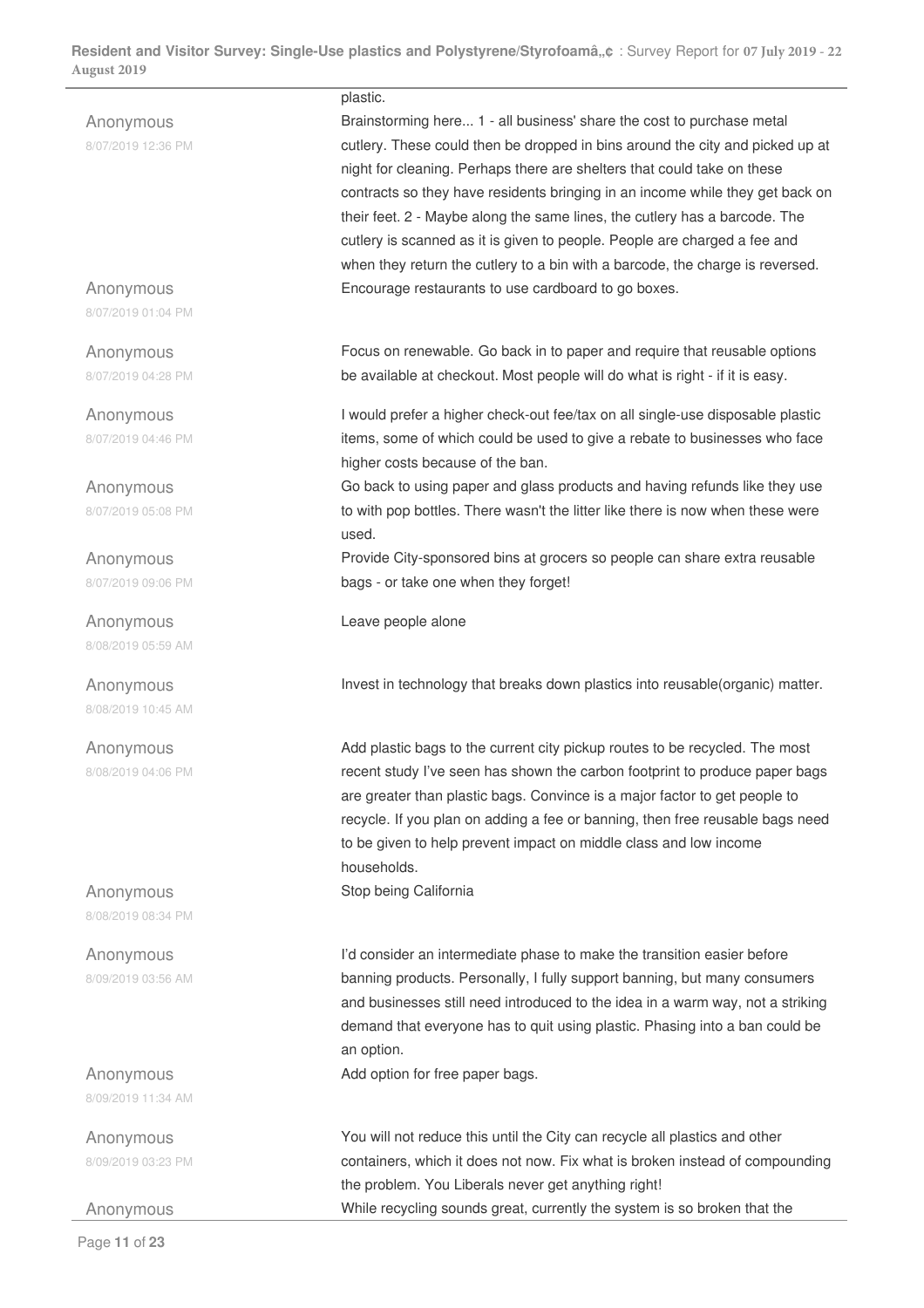## Anonymous

8/10/2019 06:21 AM

Anonymous 8/10/2019 10:29 AM

Anonymous 8/10/2019 05:42 PM

Anonymous 8/10/2019 07:47 PM

## Anonymous

8/12/2019 03:03 PM

Anonymous 8/13/2019 11:48 AM

Anonymous 8/13/2019 07:22 PM

Anonymous 8/16/2019 09:53 AM

Anonymous 8/18/2019 01:53 PM

Anonymous 8/19/2019 08:20 AM

Page **12** of **23**

8/09/2019 04:52 PM **landfill is actually the best option and plastic bags are better for the** environment than an organic cotton reusable bag. In cities that have banned plastic bags, plastic trash bag sales have increased dramatically, which is also counter to the intent and worse for the environment. things are fine the way they are

stay out of it

Drinking straws should still be available for those who may need special accommodations, but they shouldn't automatically be handed out at restaurants.

All the city wants to do is "impose fees" instead of offering incentives to businessess to go green. Ie Fascism instead of capitalism. Fayetteville will take that money and not fix the issues... If Fayetteville chooses to "impose fees" how about do so and also send the citizens and business owners an audit of where the money is used annually. Perhaps you will spend it to buy rubber and put on a road to make a bike lane out of a road built for vehicles. Also, why are visitors included in this survey? They don't have to pay the tax, UNLESS BUSINESS OWNERS PASS THE COST ON TO THEM! Which they will, and citizens and visitors will go to other places or order online for shopping and then, there goes the neighborhood. Instead, incentivize businesses to INVEST in paper and get a break on a tax, THEN MAYBE YOU'll SEE PROGRESS! WAKE UP! Learn how to work with business instead of demonize it and you'll grow bigger. Or, get 2nd to bentonville in everything and forever overshadowed because you ruined your city continuing not only down this road, but all others with this same theme of tax the hell out of everyone to "create" a city worth living in. CITIZENS create the city, not the city government! This isn't how stuff gets done effectively. CHANGE YOUR MINDSET! You grow and be better for it. 2-5% discount for patrons bringing their own reusable cups/bags

a BAN on anything is basically forcing a decision. Give options, not BANs.

a ban is insulting. it will show how much city council members believe that they are so much smarter than the common man that they need to make decisions for them. a bag fee is obviously a TAX. Call it a bag TAX like it is. stop finding stupid ways to tax citizens of fayetteville more. Plastic straws by request only as some people with certain medical conditions need straws to drink

Discounts for bringing your own reusable cup to bars / restaurants. This could incentivize people to move towards a more sustainable future.

Wider range of plastics that can be recycled or more drop off locations for plastics/materials that can't be recycled within Fayetteville but that can be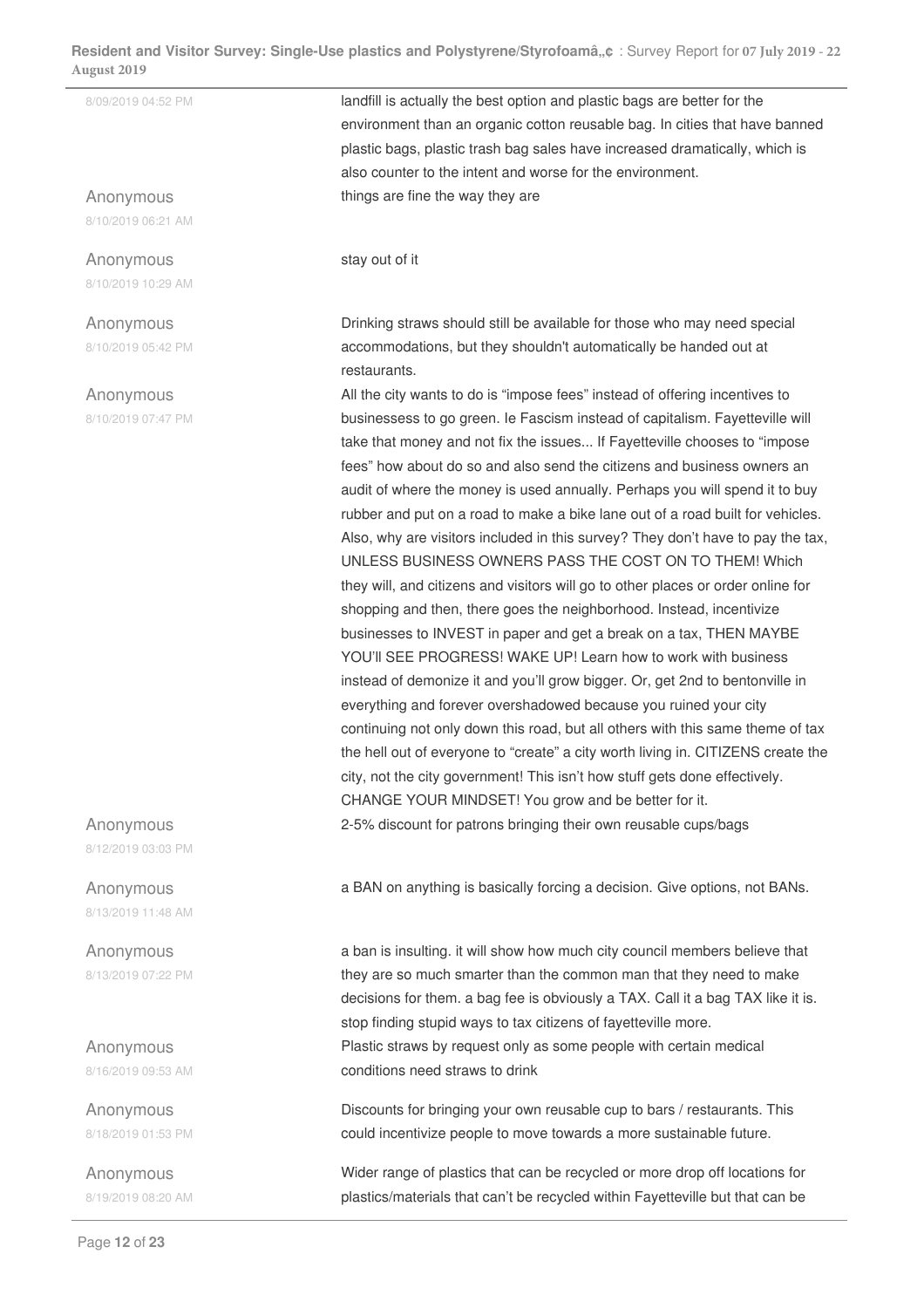## Anonymous

8/19/2019 08:29 AM

## Anonymous

8/19/2019 08:45 AM

outside (ex. The #5 plastics box at Whole Foods which is constantly overfilled).

Recycling facilities available on student housing on campus and off campus. Ensure that the housing offices on off-campus have a recycling facilities on their apartment complexes.

Nothing is free. "Free multi-use bags" means "I pay for someone else's shopping bags." 5 cents seems like a large fee for a single [Wal-Mart] plastic bag. If a fee is instated, I suggest that the City produce bags cheap (or better yet, recycled!) bags that can be sold at [Wal-Mart] checkouts. For a year or two, Fayetteville could instate a campaign in which checkers/baggers offer customers to either pay the fee for the standard plastic bags, or apply the fee toward the reusable bags. (The economic human should opt for the reusable bags since, 1. he is now being forced to pay some fee anyway, and 2. the reusable bags offers the chance to avoid the fee next time.) I would support restaurants no longer giving straws \*unless requested\*. A strict ban on these plastics is too harsh, at the moment. Educational videos should be shown in grocery stores, demonstrating just how strong plastic bags are. Hopefully, this will educate store checkers/baggers to use fewer bags, as well as educate customers to request/expect fewer bags, if both parties can understand the strength of them. (For example, most people do not realize that a single Wal-Mart bag can easily carry at least 3 2L beverages without breaking.) A TV near the Wal-Mart checkout lanes (or even at a free-sampletype location elsewhere in the store) could play a short informational video on repeat: In scene 1, iron masses of known weight are added to a standard plastic bag until it breaks/tears. (I expect that one could put 10-20 lb in a single bag... they are quite strong.) Then, in scene 2, the same type of bag is filled with typical grocery items until breaking. (Alternatively, both scenes 1 and 2 could stop before breaking/tearing occurs, demonstrating, "These bags can hold [this much stuff] without breaking!") This video need not be more than 10-20 seconds.

Educational videos for Fayetteville residents how they can be more environmental friendly

Restaurants could encourage customers to bring their own to go boxes. Businesses could provide an incentive for customers who bring their own reusable straws. Advertise recycling centers and provide an incentive for doing so. Encourage businesses to participate in mindful advertising. For example, include metal straws instead of plastic ones in photographs. Instead of depicting plastic razors with shaving cream, advertise the shaving cream with a metal, reusable razor. Advertising shapes the world around us, and I think it's important to encourage advertisers to participate in decreasing plastic waste.

**Optional question** (119 responses, 2031 skipped)

Anonymous 8/19/2019 09:46 AM

Anonymous 8/20/2019 11:53 PM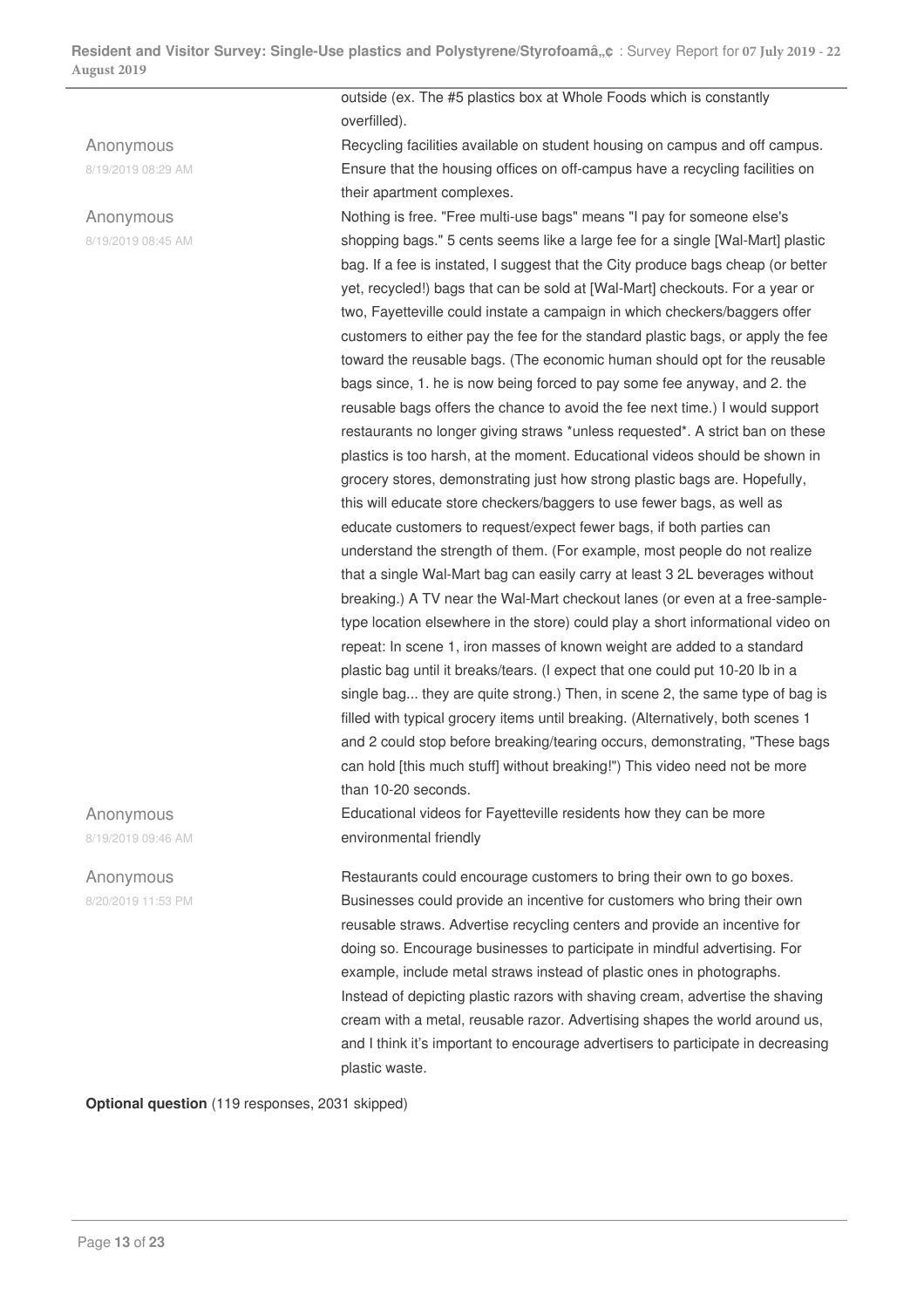## **Q4 How often do you use reusable bags at the grocery store?**

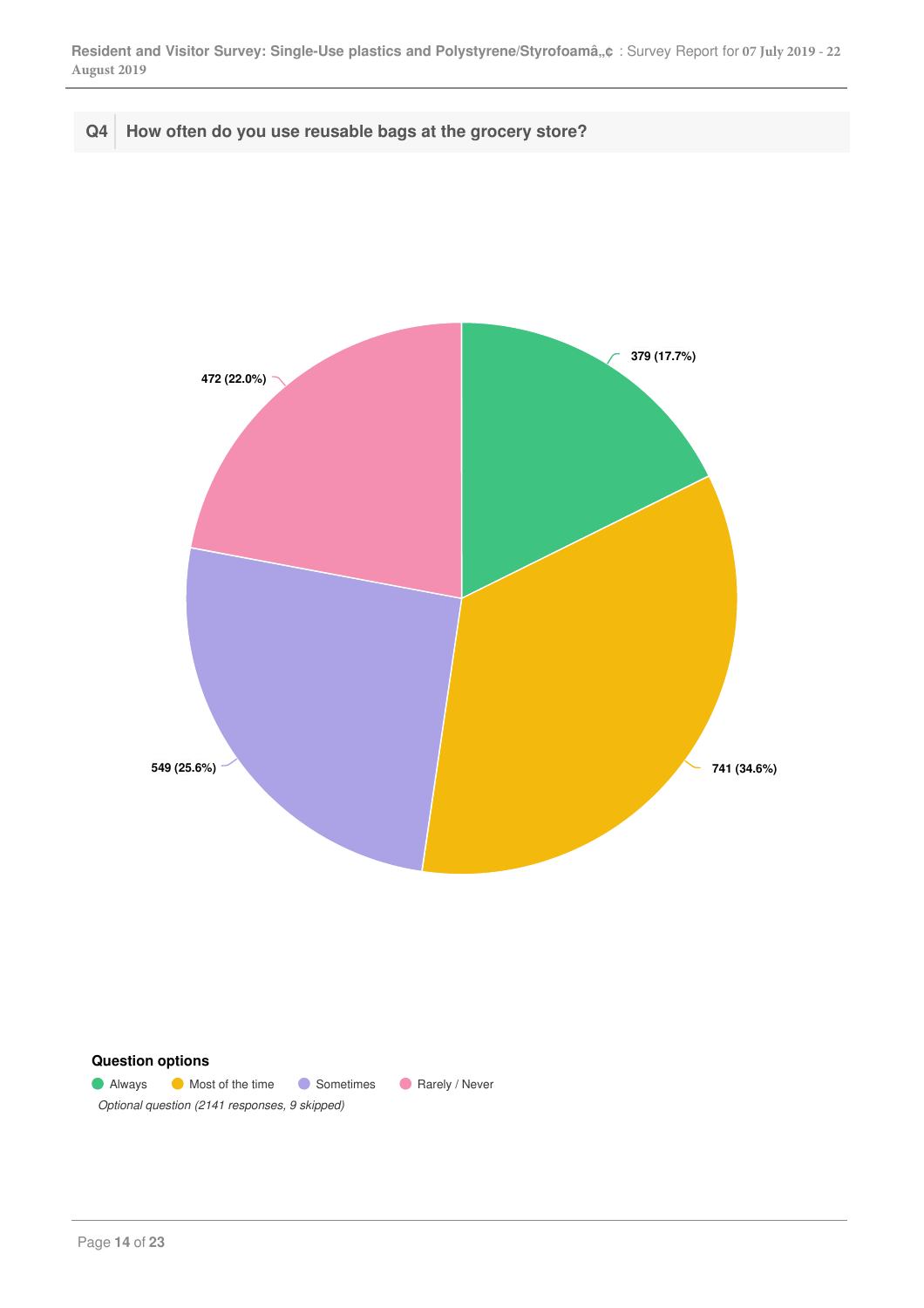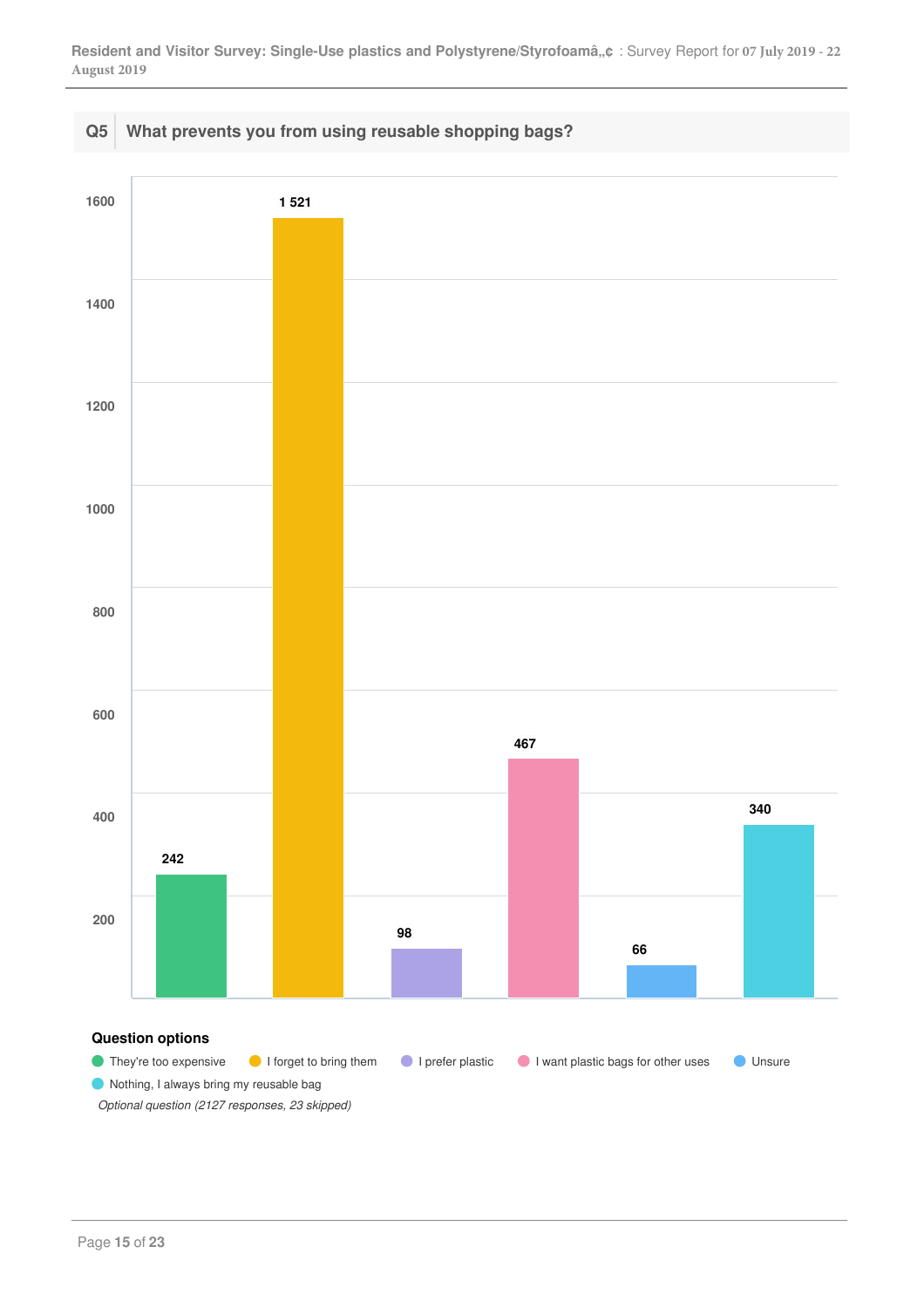

**Q6 How would a disposable bag fee in Fayetteville influence your behavior?**



## **Question options**

- I would bring a reusable bag more often <br>
I would bring a reusable bags
- I would use fewer disposable bags at checkout I would pay the fee and use the same number of bags
- I would shop in another city

*Optional question (2136 responses, 14 skipped)*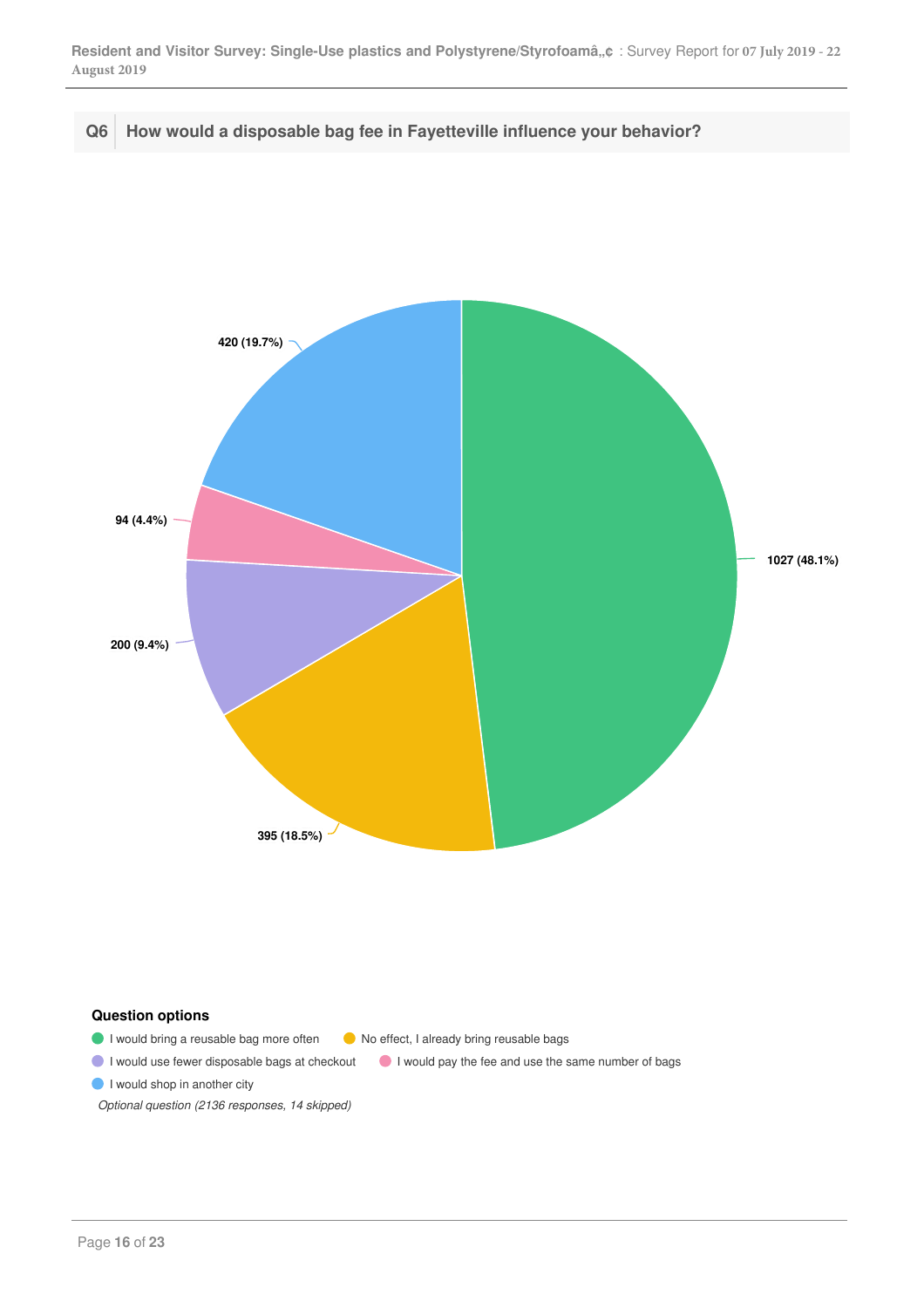**Q7 If the City of Fayetteville passed a plastic bag ban or disposable bag fee (5 or 10 cents for each bag used), would you support or oppose it?**



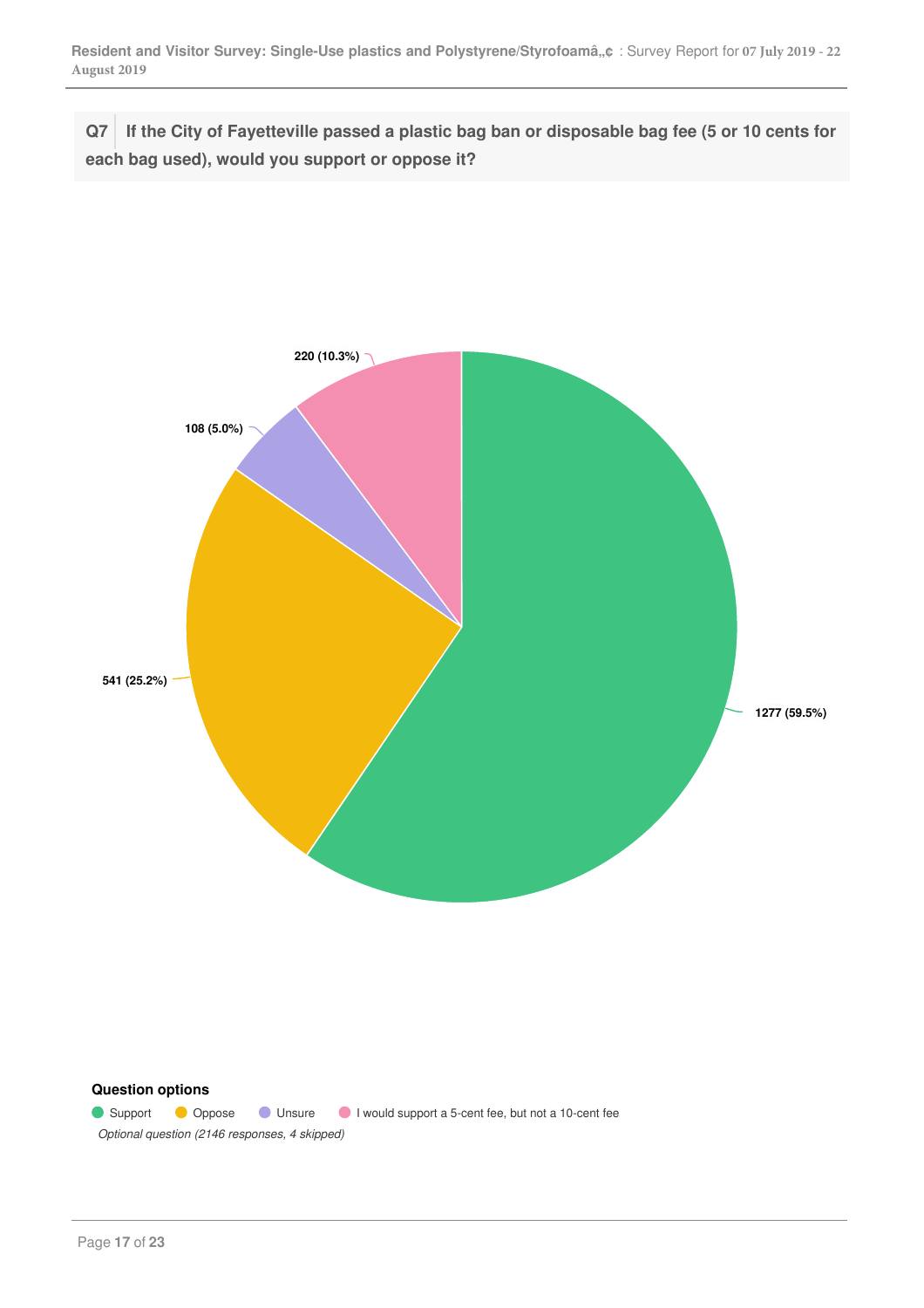**Q8 If the City of Fayetteville passed a ban on Polystyrene / Styrofoam,™ would you support or oppose it?**



### **Question options**

Geology Support Compose Component Compose Compose *Optional question (2143 responses, 7 skipped)*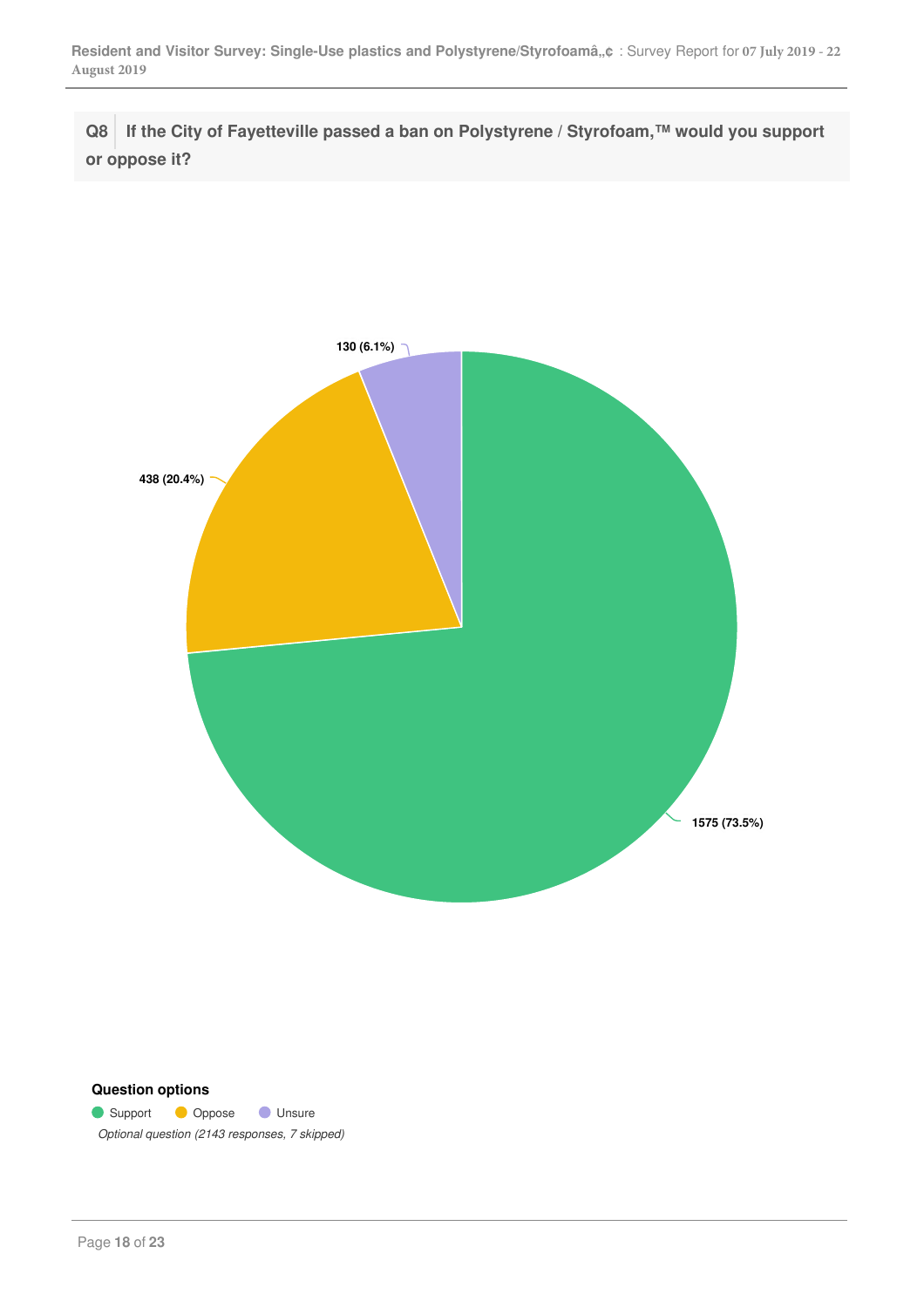**Q9 If the City of Fayetteville passed a ban on straws, stirring sticks and other single-use disposable plastic items, would you support or oppose it?**



### **Question options**

Geology Support Compose Component Compose Compose *Optional question (2144 responses, 6 skipped)*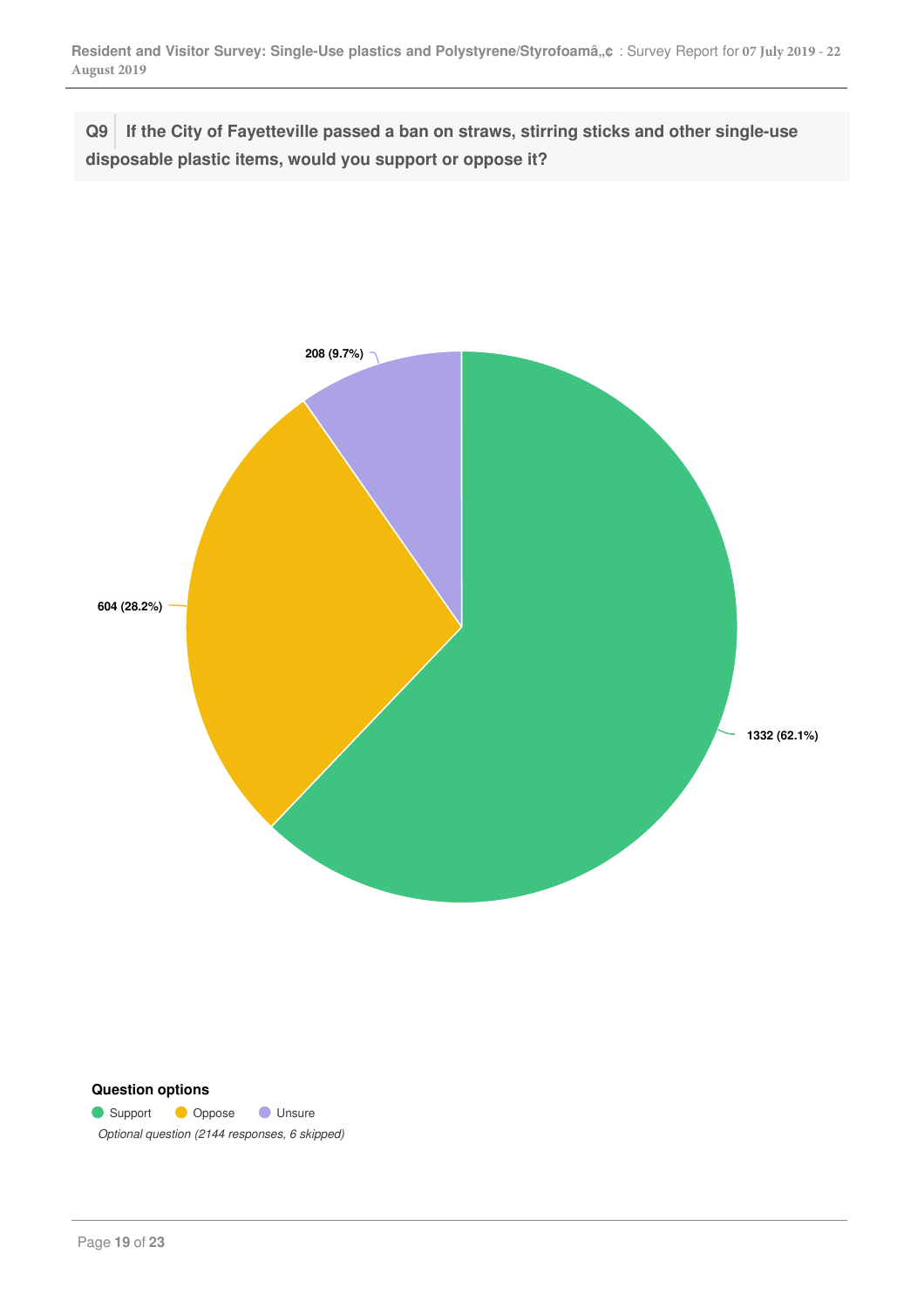**Q10 What Fayetteville Ward do you live in? If you're not sure, You can use this tool to find out what part of the city you live in.**

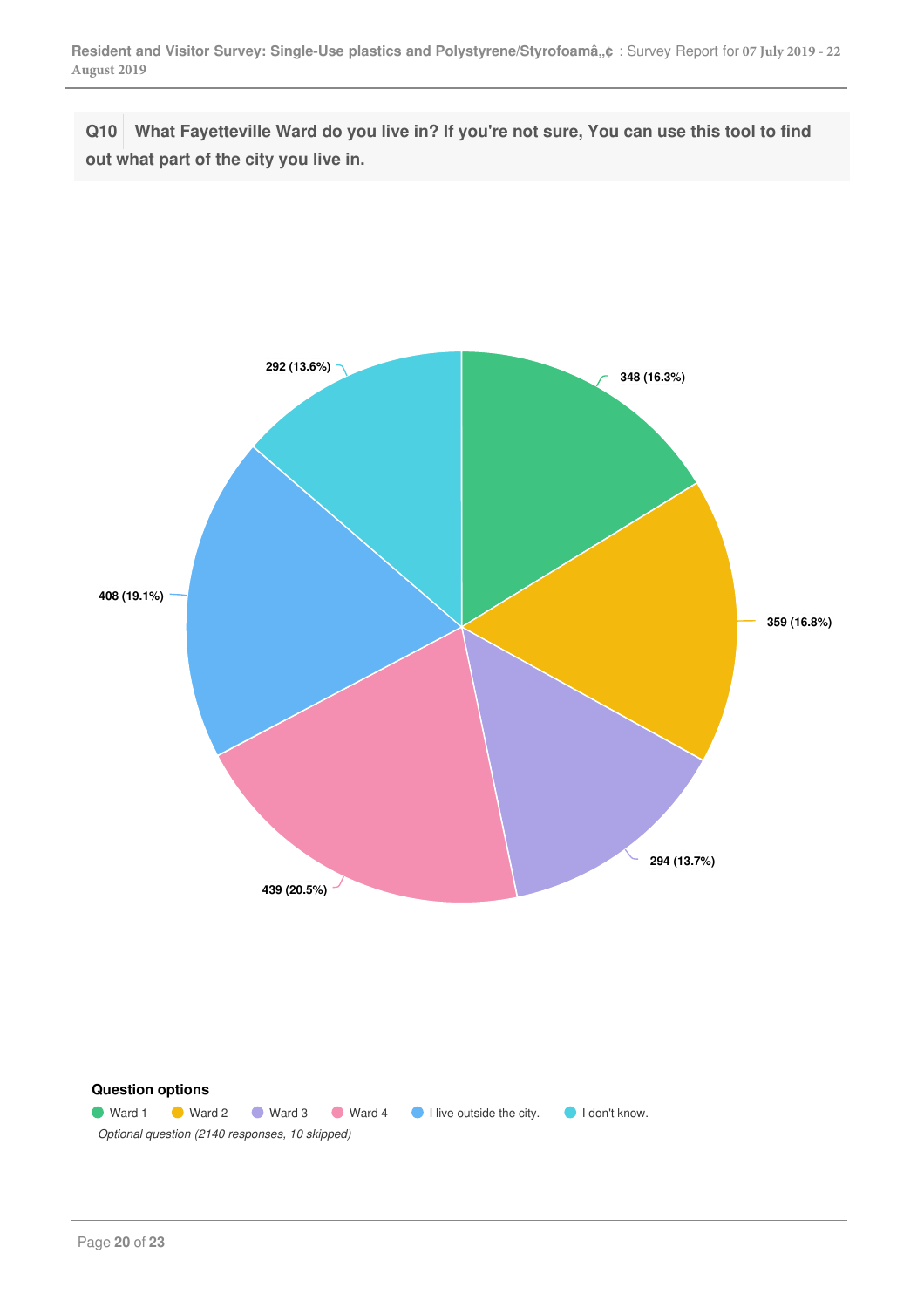**Q11 What is the highest level of education you have completed?**

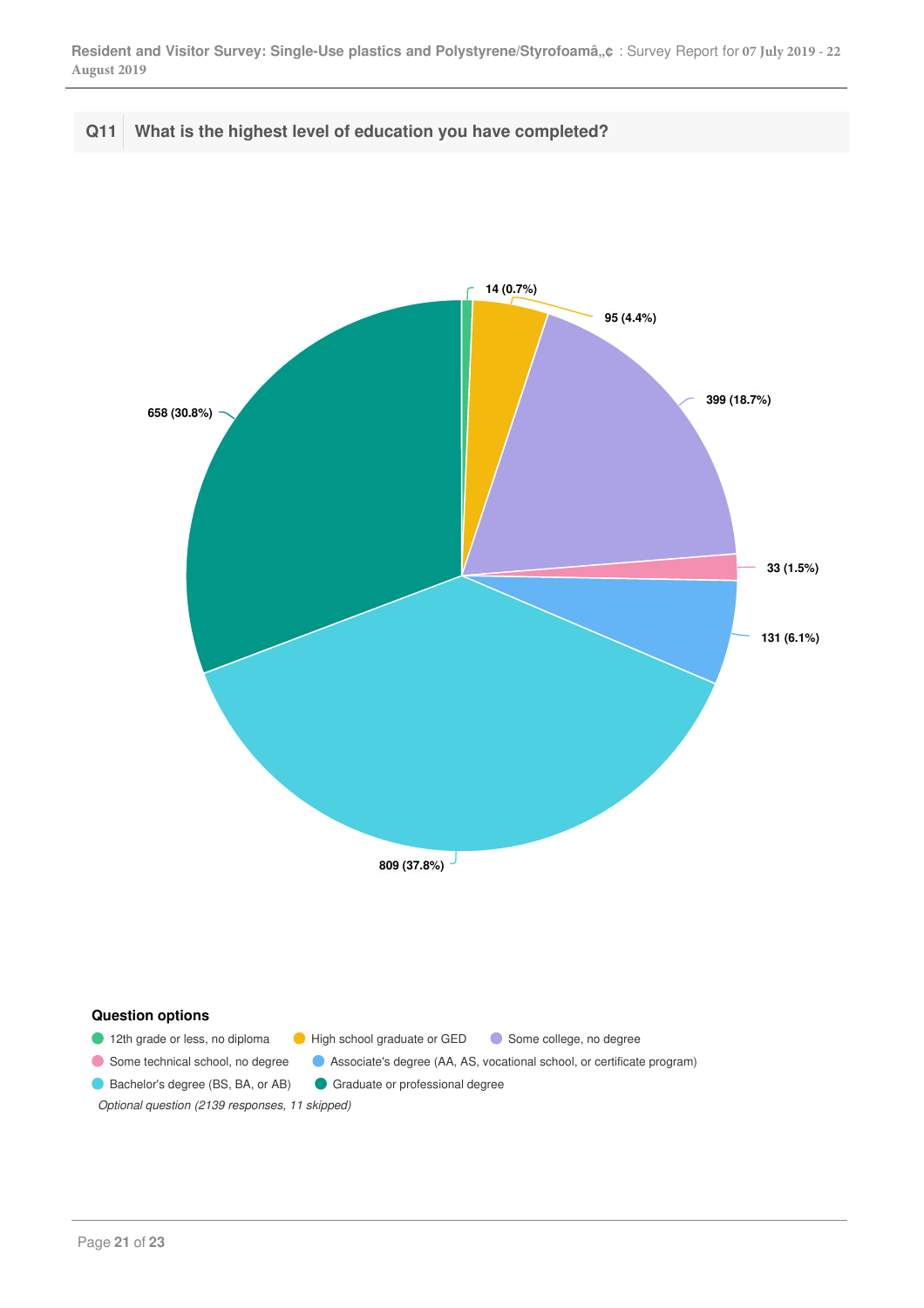